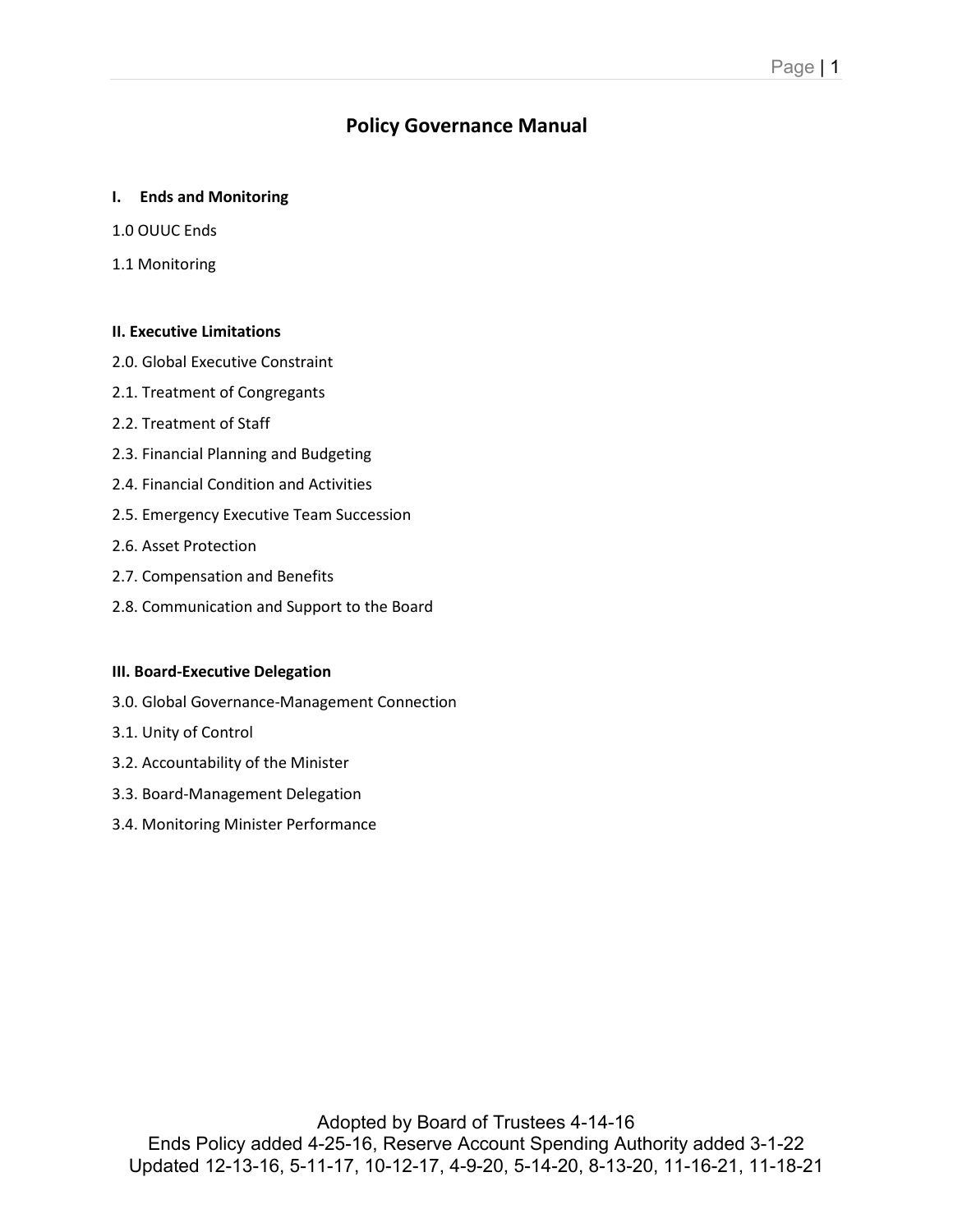#### **IV. Governance Process**

- 4.0. Global Governance Commitment
- 4.1. Governing Style
- 4.2. Board Job Products
- 4.3. Agenda Planning
- 4.4. Board President's Role
- 4.5. Board Vice-President's Role
- 4.6. Board Secretary's Role
- 4.7. Board Treasurer's Role
- 4.8. Board Members' Code of Conduct
- 4.9. Board Committee Principles
- 4.10. Cost of Governance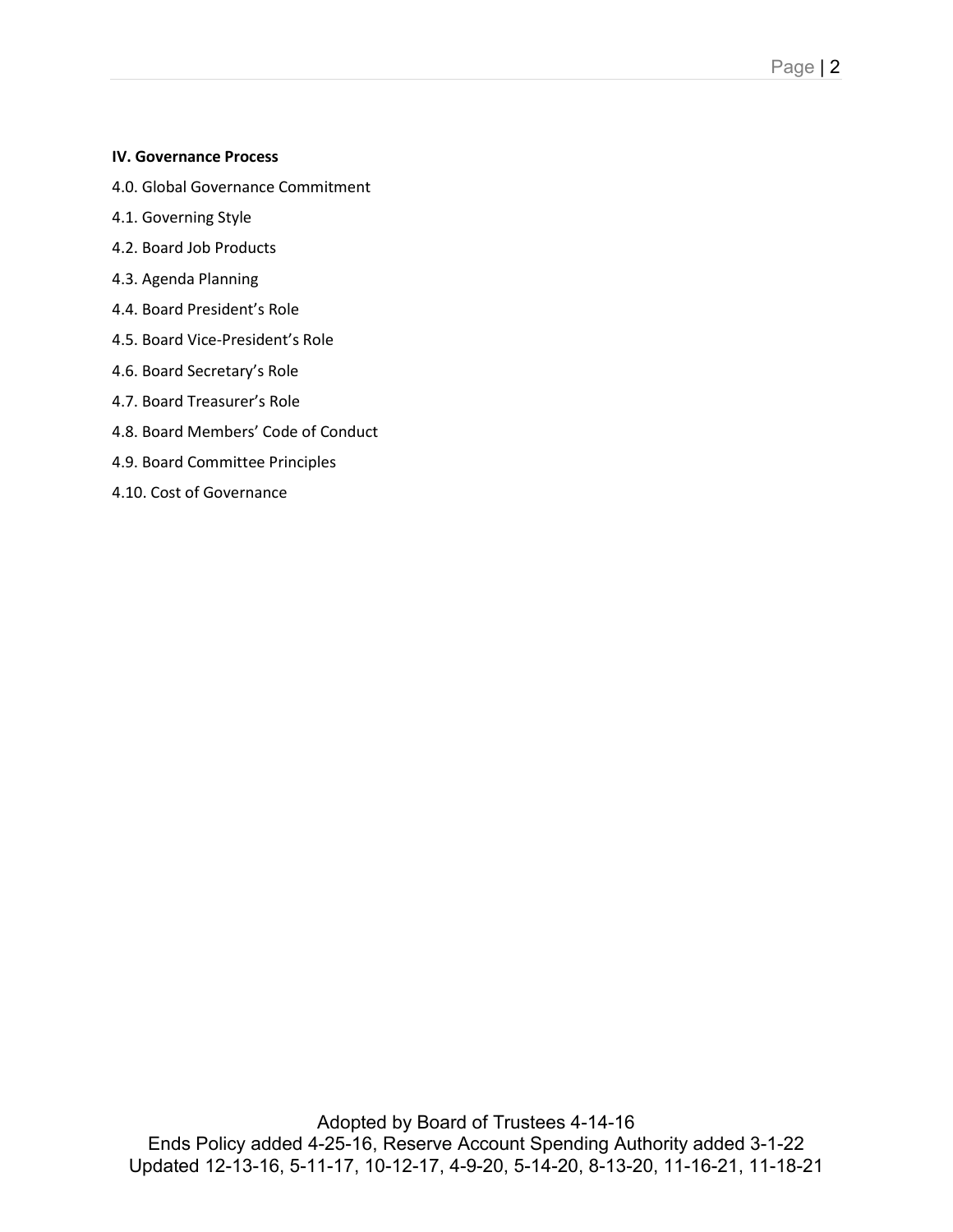**I. Ends**

## **1.0 OUUC Ends**

## **WITHIN each of us**

## **Authentic spirituality rooted in courage and personal growth**

- I am continually inspired to deepen my spiritual understanding with the love and support of the OUUC community.
- As I grow and learn, I practice my faith, act courageously, and create and appreciate beauty.

## **AMONG our congregants**

## **Joyful connections built on inclusion, equity, and support**

- We welcome all persons searching for a spiritual home. No matter your personal identity or your circumstances, you are accepted and cherished here.
- Our covenant is the foundation of strong relationships. We deepen our connections as we learn, love, work, play, sing, and find meaning together.

## **BEYOND our doors**

## **Thriving communities grounded in justice and interconnection**

- We are a reliable, collaborative presence working with our allies to protect the rights of all people and the well-being of our planet.
- As we recognize the intrinsic value of all persons, we reach out with care and compassion to preserve health, dignity, and freedom for our neighbors and beyond.

## **THROUGHOUT our organization**

## **Resilient systems steeped in spirituality and transparency**

- We act to dismantle racism and other oppressions in ourselves, our congregation, and the larger community.
- We operate with transparency, sustainability, integrity, and inclusion in all aspects of our organization,
- We encourage all congregants to share their talents and to participate in leadership opportunities.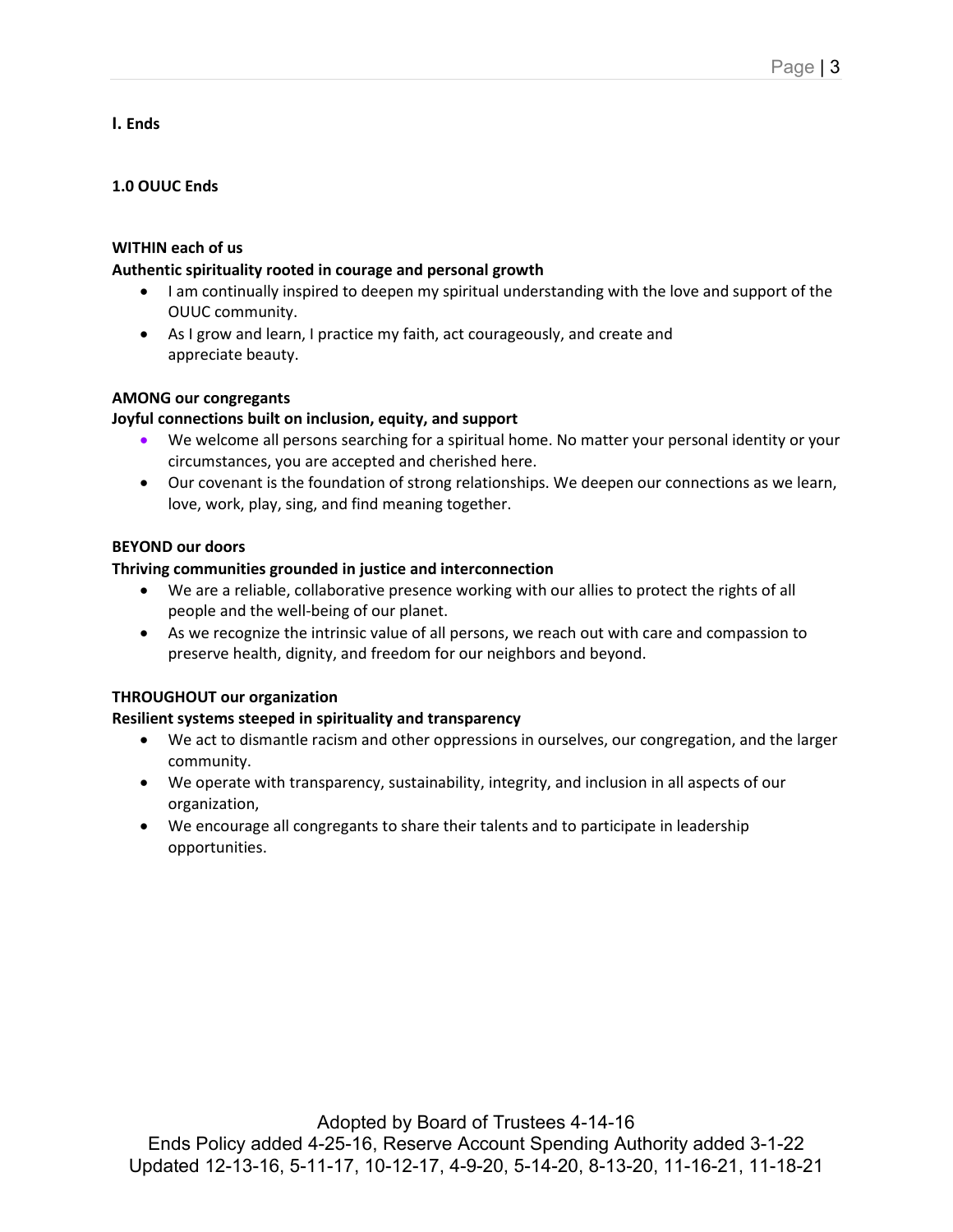#### **1.1 Monitoring**

#### **Monitoring Defined**

Monitoring is a process of learning for the entire community – the congregation, board, staff and the minister. Following the model of Rev. Dan Hotchkiss who adapted the Carver policy governance model for churches, Hotchkiss focuses on how the *congregation as a whole and leadership* moved the community toward the vision as described in the ends. Monitoring is more of an organization selfevaluation and less of an evaluation for the minister alone – in other words, *how are we doing?* Monitoring is a practical and meaningful representation of the end that can be reliably measured within the resource constraints of OUUC board and staff.

#### **Congregational Role**

The congregation is responsible for aligning and working together to help us collectively create the world we envision. We're looking for the congregation to contribute to our collective work within, among, beyond and throughout. The congregation will also be asked to participate in monitoring activities such as a survey and cottage meeting to help us take some qualitative measures.

#### **OUUC Monitoring Model**

Each End will have an Operational Definition followed by both qualitative and quantitative measures. The measures will be in alignment with existing church processes where possible to leverage existing efforts. Monitoring shall begin in July of 2022 as resources allow.

#### **End: Within**

- 1. Measure worship attendance as a percentage of total membership. Reported quarterly by a combined team of congregants and staff. (Member Engagement/Resource Ministry)
- 2. Completion and analysis of a congregational spiritual assessment. Completed, analyzed and reported on annually by a combined team of congregants and staff. (Spiritual Life/Faith in Action)

#### **End: Among**

1. Measure number of new members and retention of existing members. Measurement happens annually and is reported to the board. Completed and analyzed by a combined team of congregants and staff. (Member Engagement/Resource Ministry)

## Adopted by Board of Trustees 4-14-16

Ends Policy added 4-25-16, Reserve Account Spending Authority added 3-1-22 Updated 12-13-16, 5-11-17, 10-12-17, 4-9-20, 5-14-20, 8-13-20, 11-16-21, 11-18-21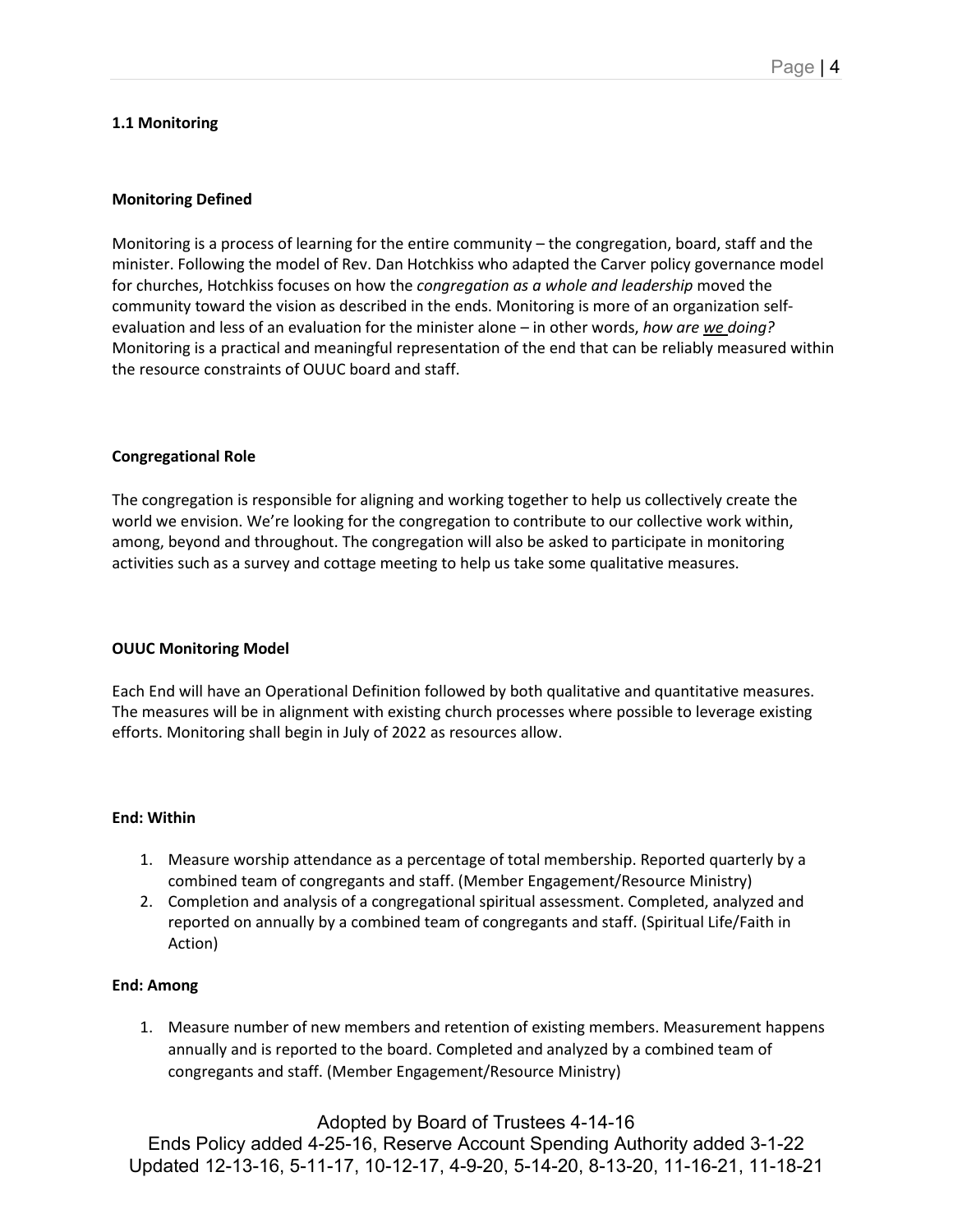2. Measure connectivity and how welcomed new and existing members feel about the congregation. Conducted annually through focus groups (cottage meetings) by a combined team of congregants and staff. (Member Engagement/Resource Ministry)

### **End: Beyond**

1. Focus education and donations on economic inequality, climate justice and racial justice. Measure the number of education hours and donations toward these efforts on an annual basis. Work is completed by a combined team of congregants and staff. (Faith in Action)

## **End: Throughout**

- 1. Conduct, analyze and publish a report on congregant skills, interest and leadership annually. (Leadership Development Committee/Member Engagement)
- 2. Create a leadership development pipeline through a leadership development program conducted at least every two years. (Leadership Development Committee/Faith Development)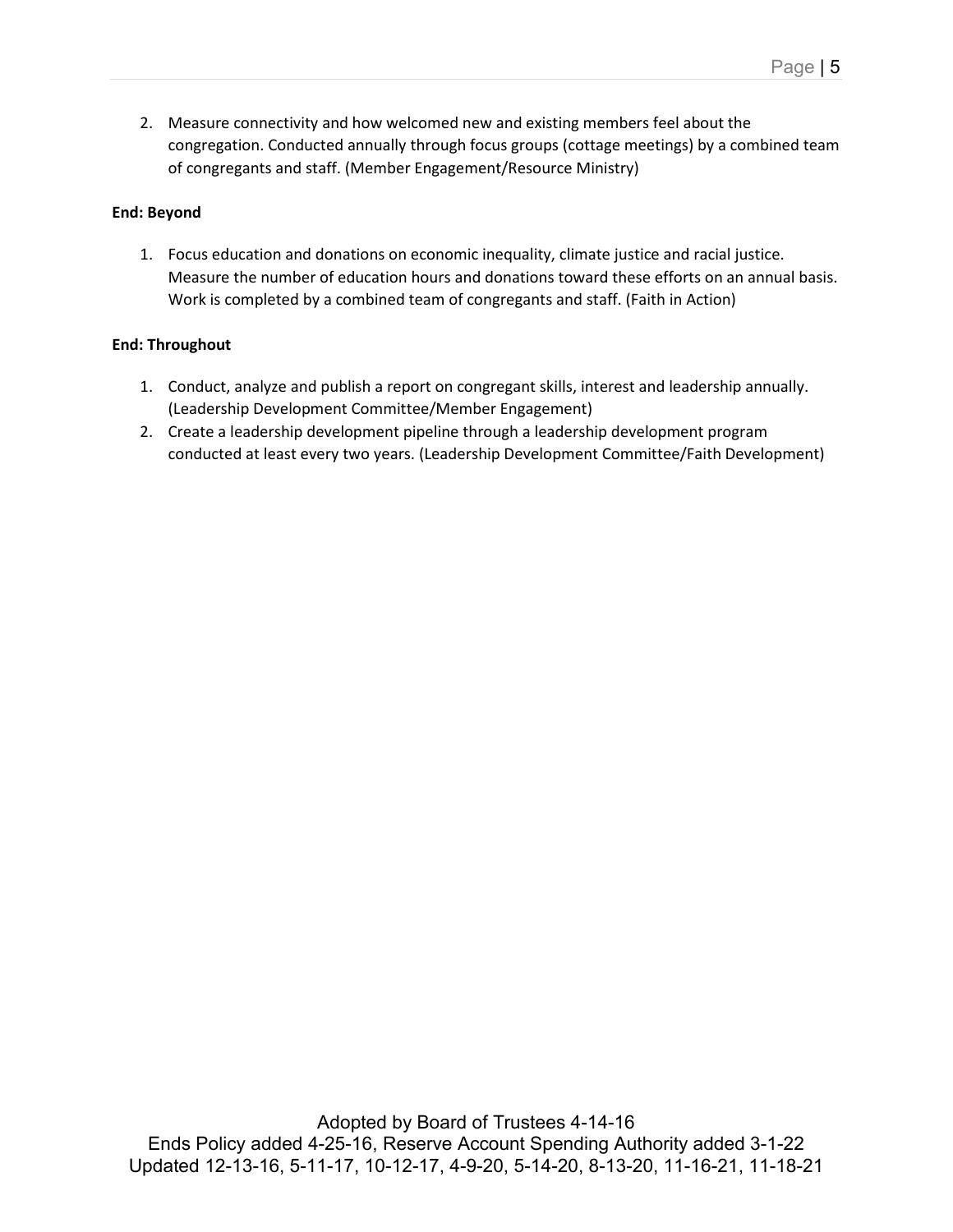#### **II. Executive Limitations**

#### **2.0. Global Executive Constraint**

• The Minister shall not cause or allow any organizational practice, activity, decision, or circumstance that is either unlawful, imprudent, or in violation of commonly accepted business ethics and practices, and Unitarian Universalist Association principles, professional ethics, and practices.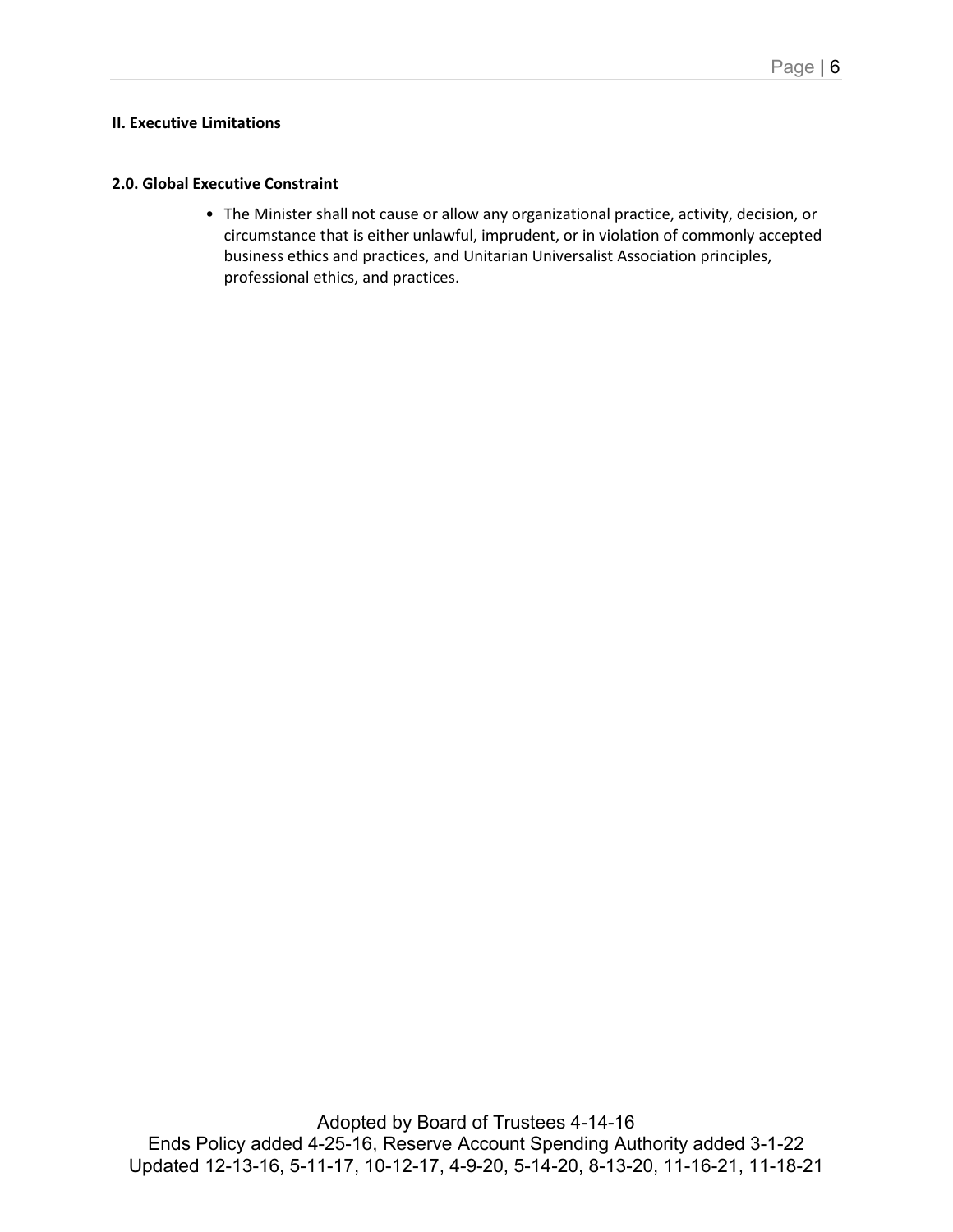## **2.1. Treatment of Congregants**

- With respect to interactions with congregants or those applying to be congregants, the Minister shall not cause or allow conditions, procedures, or decisions that are unsafe, untimely, undignified, or unnecessarily intrusive.
- Further, without limiting the scope of the foregoing by this enumeration, the Minister shall not
- 1. Elicit information for which there is no clear necessity.
- 2. Use methods of collecting, reviewing, transmitting, or storing congregant information that fail to protect against improper access to the material.
- 3. Fail to operate facilities with appropriate accessibility and privacy.
- 4. Fail to establish with congregants a clear understanding of what may be expected and what may not be expected from the service offered.
- 5. Fail to inform congregants of this policy or to provide a way to be heard for persons who believe they have not been accorded a reasonable interpretation of their protections under this policy.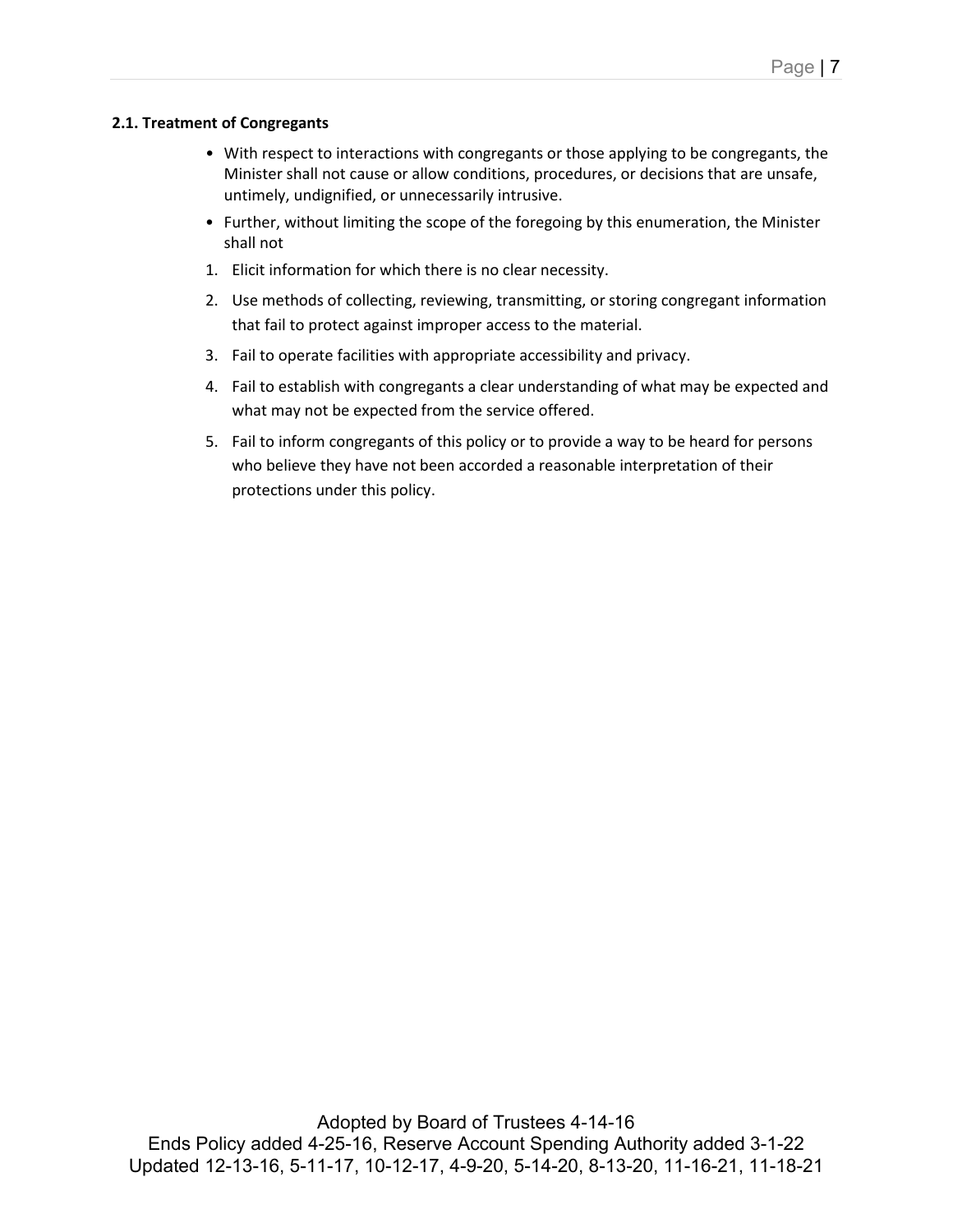## **2.2. Treatment of Staff**

- With respect to the treatment of paid staff and volunteers, the Minister shall not cause or allow conditions that are unfair, undignified, disorganized, unsafe, or unclear.
- Further, without limiting the scope of the foregoing by this enumeration, the Minister shall not
- 1. Operate without written personnel rules that (a) clarify rules for staff, (b) provide for effective handling of grievances, and (c) protect against wrongful conditions, such as nepotism and grossly preferential treatment for personal reasons.
- 2. Discriminate against any staff member for nondisruptive expression of dissent.
- 3. Fail to acquaint staff with the Lead Minister's interpretation of their protections under this policy.
- 4. Allow staff to be unprepared to deal with emergency situations.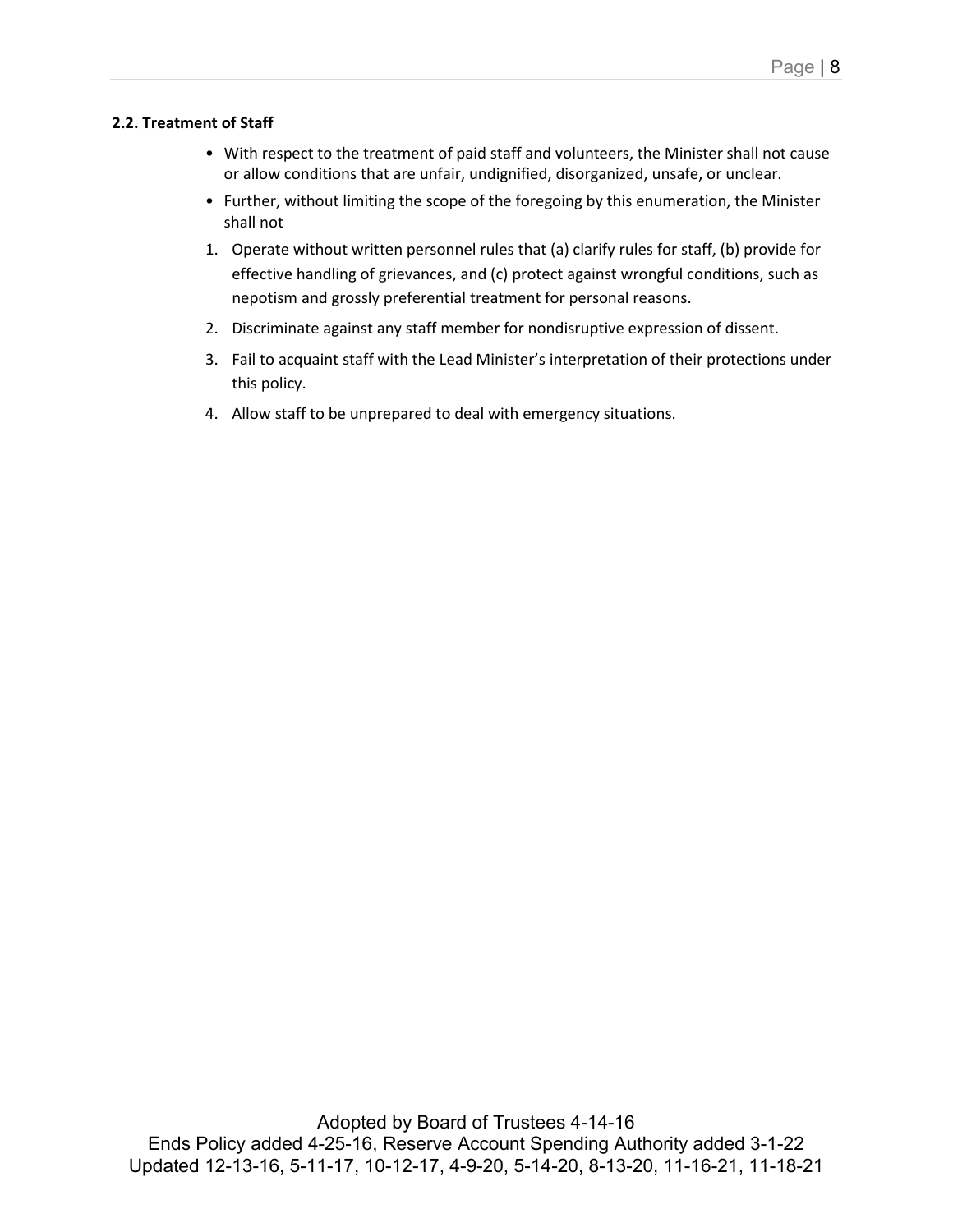## **2.3. Financial Planning and Budgeting**

- The Minister shall not cause or allow financial planning for any fiscal year or the remaining part of any fiscal year to deviate materially from the board's Ends priorities, risk financial jeopardy, or fail to be derived from a multiyear plan.
- Further, without limiting the scope of the foregoing by this enumeration, the Minister will-shall not allow budgeting to:
	- 1. Risk incurring those situations or conditions described as unacceptable in the board policy "Financial Condition and Activities."
	- 2. Omit credible projection of revenues and expenses, separation of capital and operational items, cash flow, and disclosure of planning assumptions.
	- 3. Provide less for board prerogatives during the year than is set forth in the Cost of Governance Policy.
- The Minister shall not produce a final budget too late for Board consideration and presentation to the Congregation for its approval: under current bylaws this translates to no later than November 30.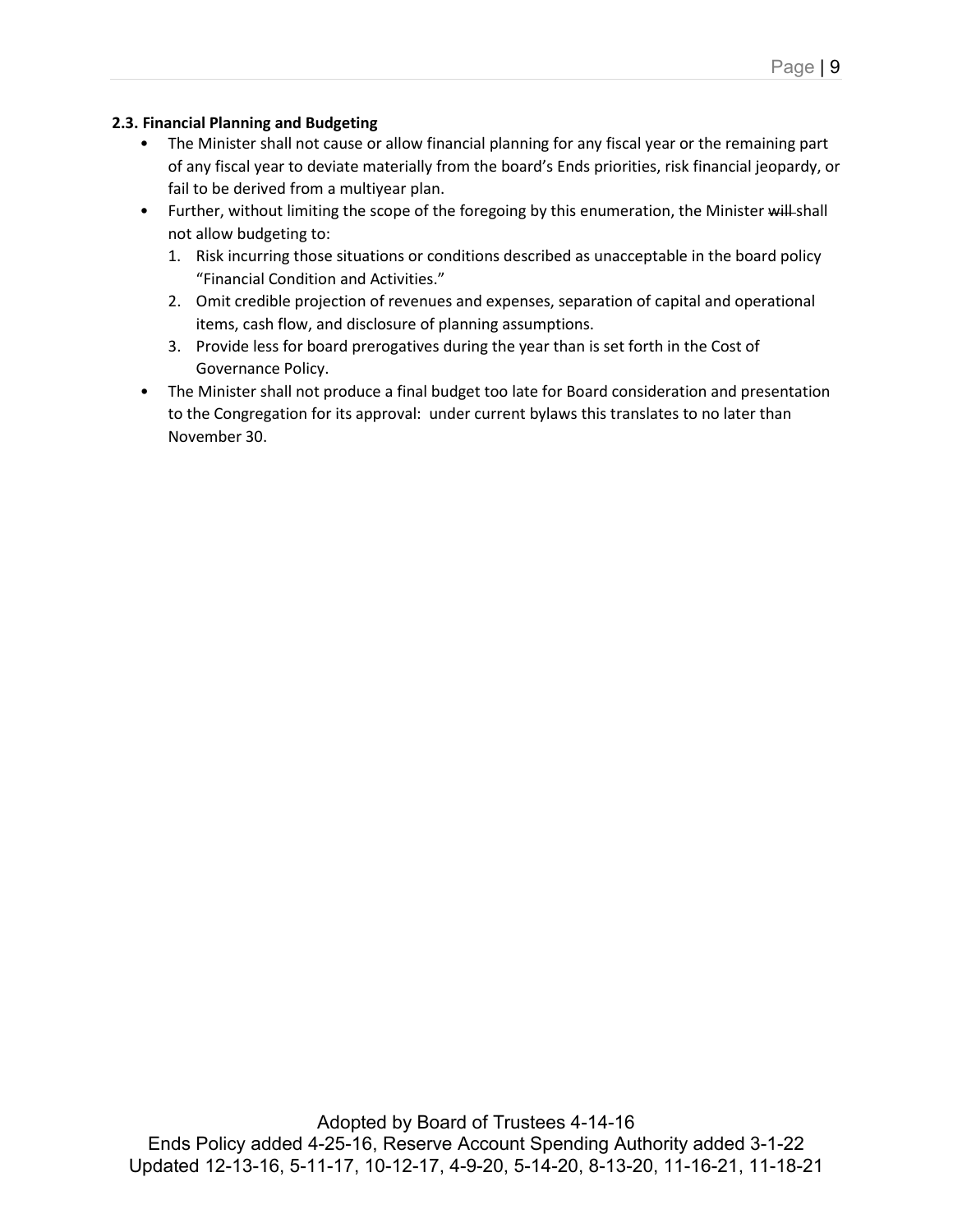#### **2.4. Financial Condition and Activities**

- With respect to the actual, ongoing financial condition and activities, the Minister shall not cause or allow the development of financial jeopardy or material deviation of actual expenditures from board priorities established in Ends policies and the annual budget.
- Further, without limiting the scope of the foregoing by this enumeration, the Minister shall not
- 1. Expend more funds than have been received in the fiscal year to date unless the board's debt guideline (below) is met.
- 2. Incur debt in an amount greater than can be repaid by certain and otherwise unencumbered revenues within ninety days.
- 3. Use any long-term reserves without prior board approval. These long-term reserves include the UU Common Endowment Fund (UUCEF); Paycheck Protection Program (PPP) Reserve; General Operating Reserve; Budget Surplus; Sabbatical Reserve for minister; Ministerial Transition Reserve; and Mortgage Reserve.
- 4. Conduct interfund shifting in amounts greater than can be restored to a condition of discrete fund balances by certain and otherwise unencumbered revenues within thirty days.
- 5. Fail to settle payroll and debts in a timely manner.
- 6. Allow tax payments or other government-ordered payments or filings to be overdue or inaccurately filed.
- 7. Make a single purchase or commitment of greater than \$5000. Splitting orders to avoid this limit is not acceptable.
- 8. Acquire, encumber, or dispose of real property.
- 9. Fail to aggressively pursue receivables after a reasonable grace period.
- 10. Fail to appropriately pursue pledge income.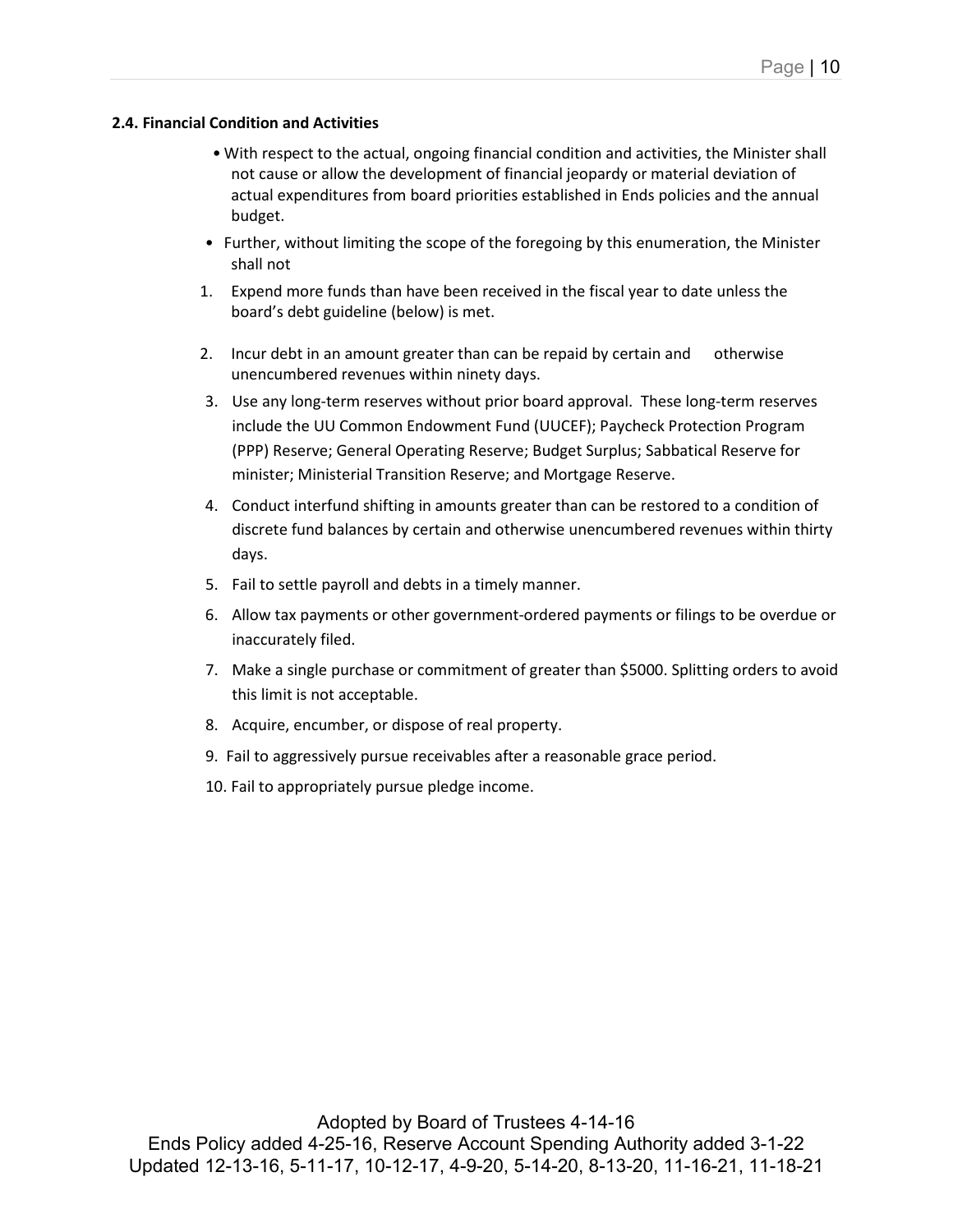#### **2.5. Emergency Lead Minister Succession**

• In order to protect the board from sudden loss of Minister services, the Minister shall not permit there to be fewer than two other people sufficiently familiar with board and Executive issues and processes to enable either to take over with reasonable proficiency as an interim successor.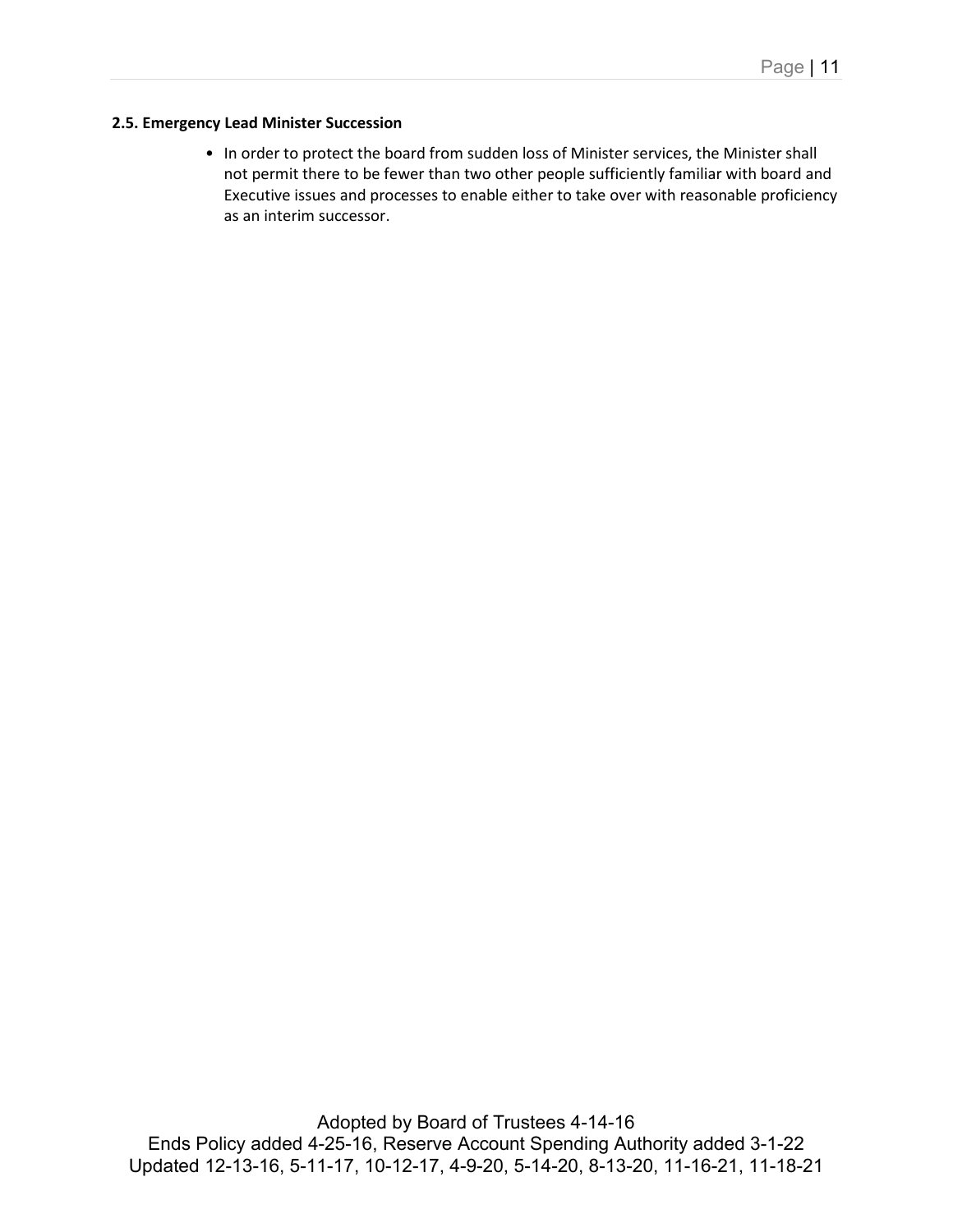#### **2.6. Asset Protection**

- The Minister shall not cause or allow corporate assets to be unprotected, inadequately maintained, or unnecessarily risked.
- Further, without limiting the scope of the foregoing by this enumeration, the Minister shall not
- 1. Fail to insure against theft and casualty losses and against liability losses to board members, staff, and the organization itself.
- 2. Allow unbonded personnel access to material amounts of funds.
- 3. Subject facilities and equipment to improper wear and tear or insufficient maintenance.
- 4. Unnecessarily expose the organization, its board, or its staff to claims of liability.
- 5. Make any purchase (a) wherein normally prudent protection has not been given against conflict of interest; (b) of more than \$1000 without having obtained comparative prices and quality; (c) of more than \$1000 without a reasonable method of ensuring the balance of long-term quality and cost. Orders shall not be split to avoid these criteria.
- 6. Fail to protect intellectual property, information, and files from loss or significant damage.
- 7. Receive, process, or disburse funds under controls that are insufficient to meet generally accepted accounting practices or appropriate church accounting standards.
- 8. Compromise the independence of the board's audit or other external monitoring or advice, such as by engaging parties already chosen by the board as consultants or advisers.
- 9. Invest or hold operating capital in insecure instruments, including uninsured checking accounts and bonds of less than AA rating at any time, or in non-interest-bearing accounts except where necessary to facilitate ease in operational transactions.
- 10. Endanger the organization's public image, its credibility, or its ability to accomplish ends.
- 11.Change the organization's name or substantially alter its identity in the community.
- 12. Create or purchase any subsidiary corporation.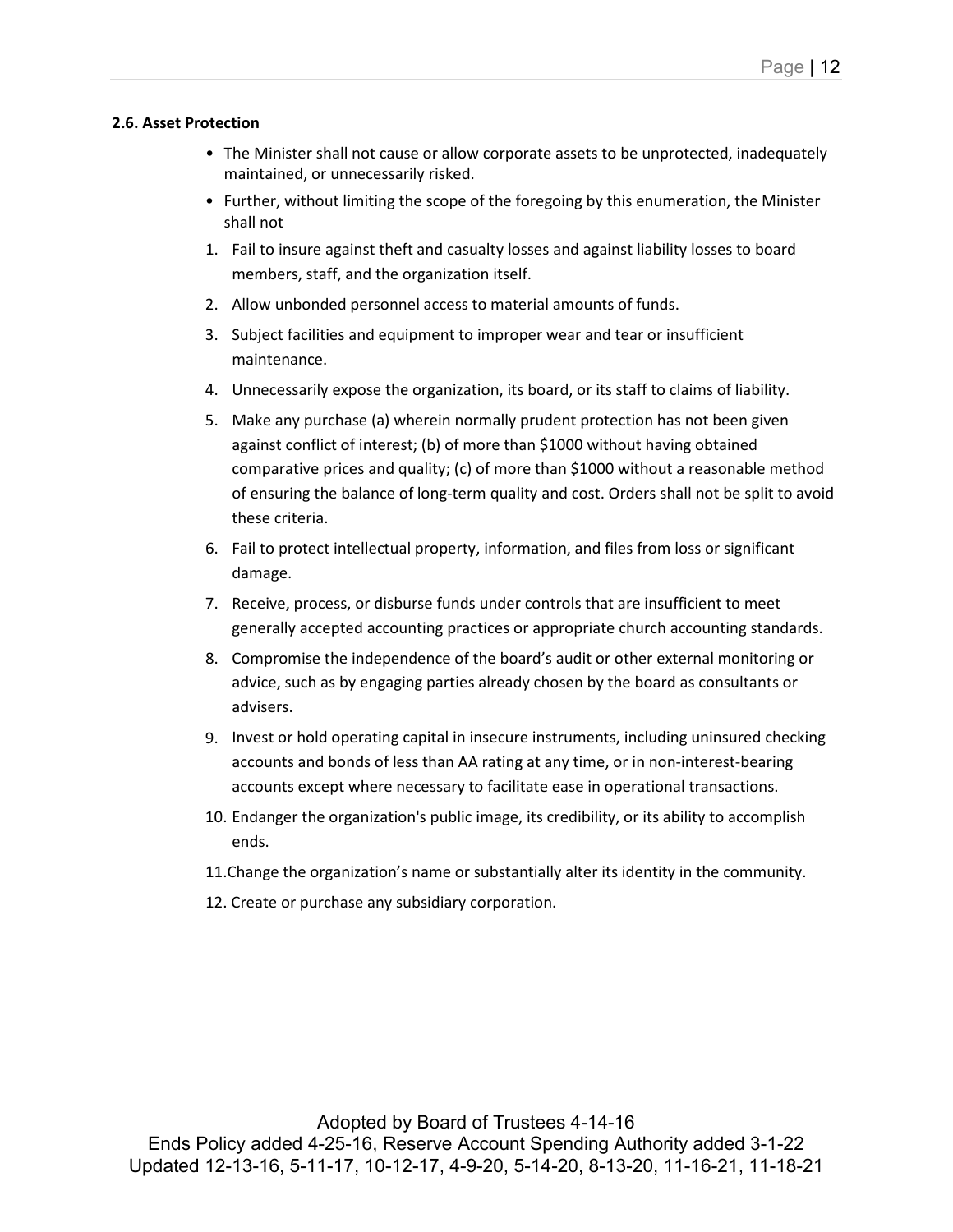#### **2.7. Compensation and Benefits**

- With respect to employment, compensation, and benefits to employees, consultants, contract workers and volunteers, the Minister shall not cause or allow jeopardy to financial integrity or to public image.
- Further, without limiting the scope of the foregoing by this enumeration, the Minister shall not
- 1. Change own compensation and benefits, except as those benefits are consistent with a package for all other employees.
- 2. Promise or imply permanent or guaranteed employment.
- 3. Establish current compensation and benefits that deviate materially from the geographical or professional market for the skills employed.
- 4. Create obligations over a longer term than revenues can be safely projected, in no event longer than one year and in all events subject to losses in revenue.
- 5. Establish or change pension benefits so as to cause unpredictable or inequitable situations.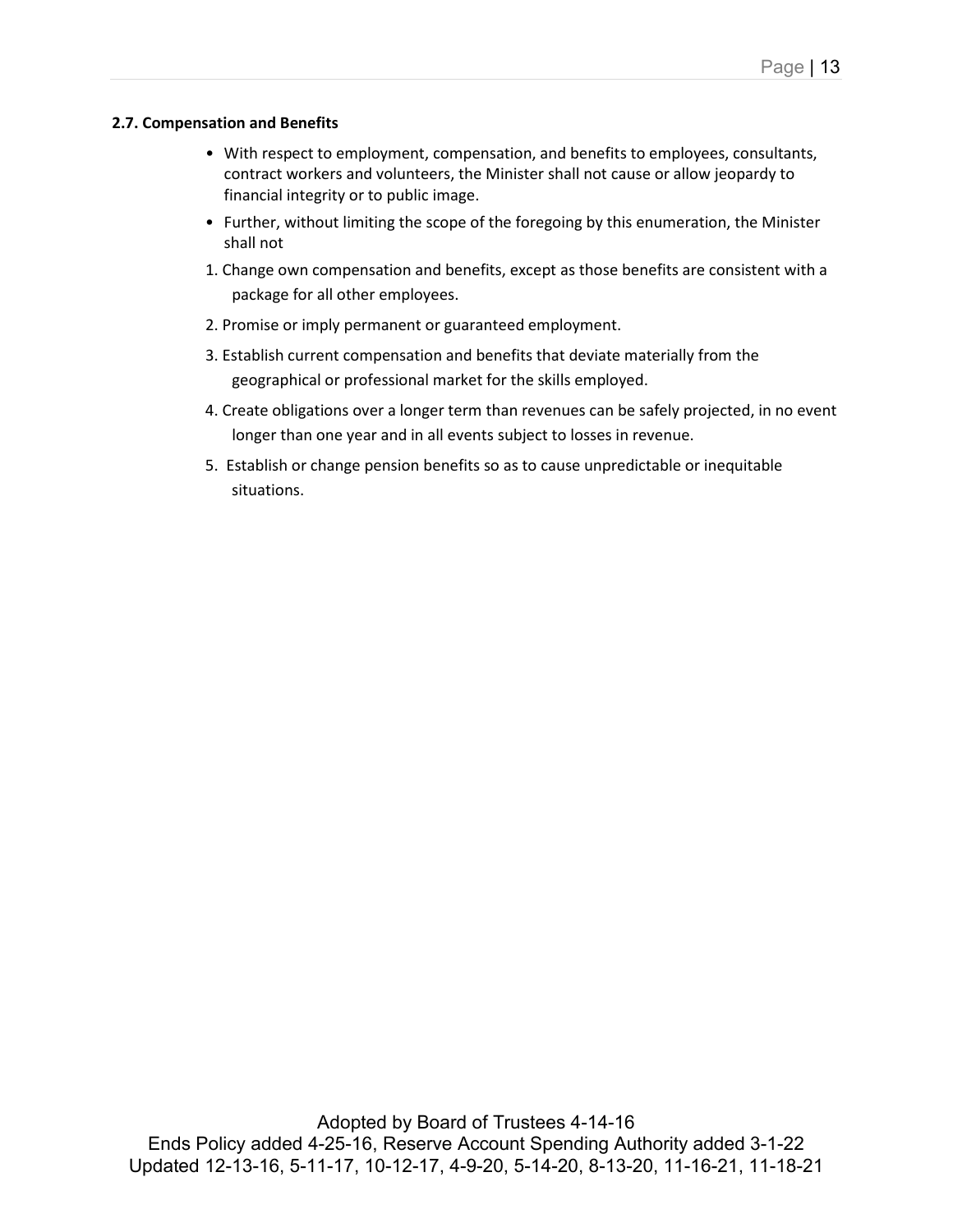#### **2.8. Communication and Support to the Board**

- The Minister shall not cause or allow the board to be uninformed or unsupported in its work.
- Further, without limiting the scope of the foregoing by this enumeration, the Minister shall not
- 1. Neglect to submit monitoring data required by the board in Board-Management Delegation policy "Monitoring Minister Performance" in a timely, accurate, and understandable fashion, directly addressing provisions of board policies being monitored, and including Minister interpretations consistent with Board-Management Delegation policy "Delegation to the Minister," as well as relevant data.
- 2. Allow the board to be unaware of any actual or anticipated noncompliance with Ends or Executive Limitations policies of the board regardless of the board's monitoring schedule.
- 3. Allow the board to be without information as required periodically to make decisions, or let the board be unaware of relevant trends.
- 4. Let the board be unaware of any significant incidental information it requires including anticipated media coverage, threatened, or pending lawsuits, and material internal and external changes including the emergency ministerial successor.
- 5. Allow the board to be unaware that, in the Lead Minister's opinion, the board is not in compliance with its own policies on Governance Process and Board-Management Delegation, particularly in the case of board behavior that is detrimental to the work relationship between the board and the Minister
- 6. Present information in unnecessarily complex or lengthy form or in a form that fails to differentiate among information of three types: monitoring, decision preparation, and other.
- 7. Allow the board to be without a workable mechanism for official board, officer, or committee communications.
- 8. Deal with the board in a way that favors or privileges certain board members over others, except when (a) fulfilling individual requests for information or (b) responding to officers or committees duly charged by the board.
- 9. Fail to submit to the board consent agenda containing items delegated to the Minister yet required by law, regulation, or contract to be board-approved.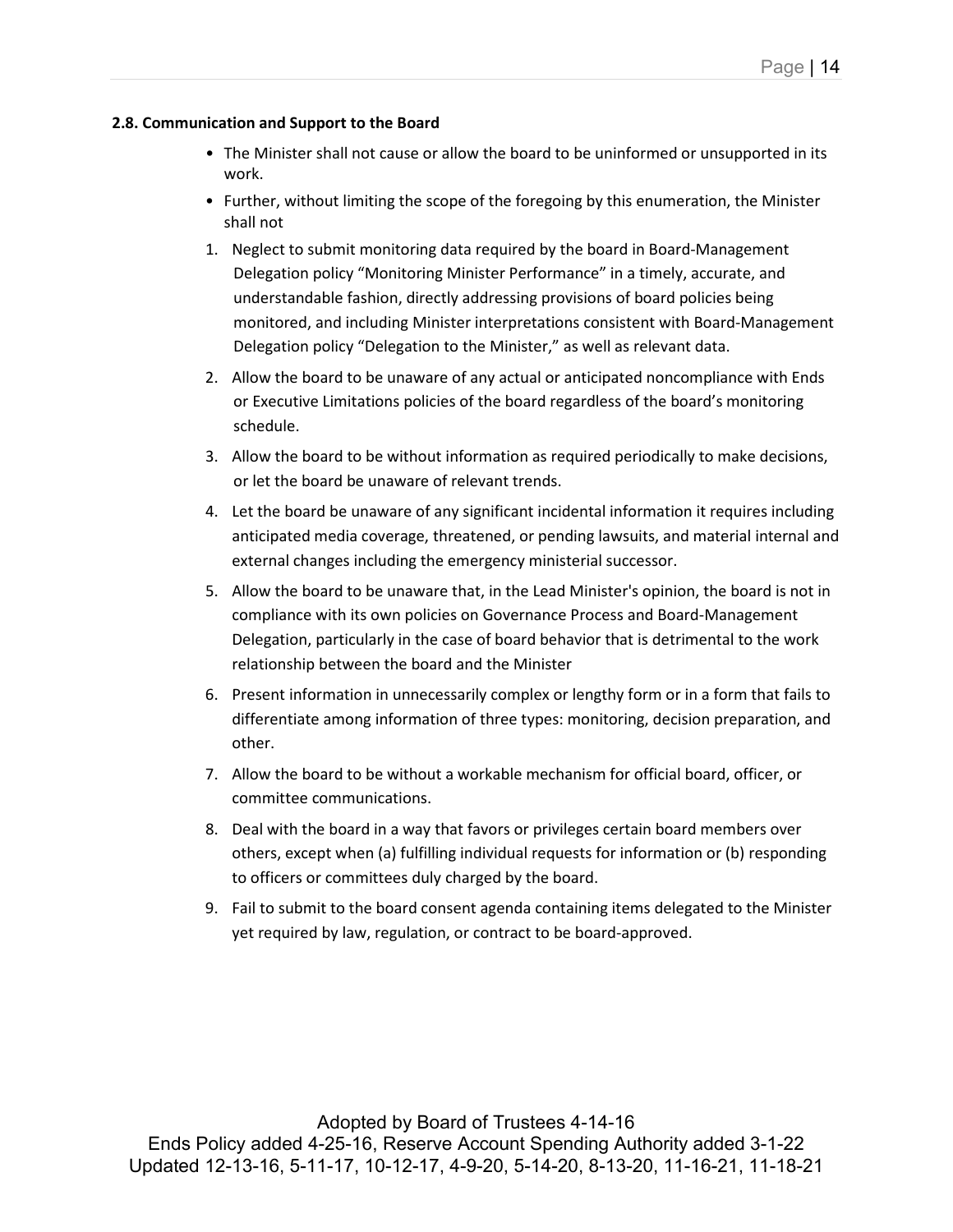## **III. Board-Management Delegation**

#### **3.0. Global Governance-Management Connection**

• The board's sole official connection to the operational organization, its achievements, and its conduct will be through the Minister.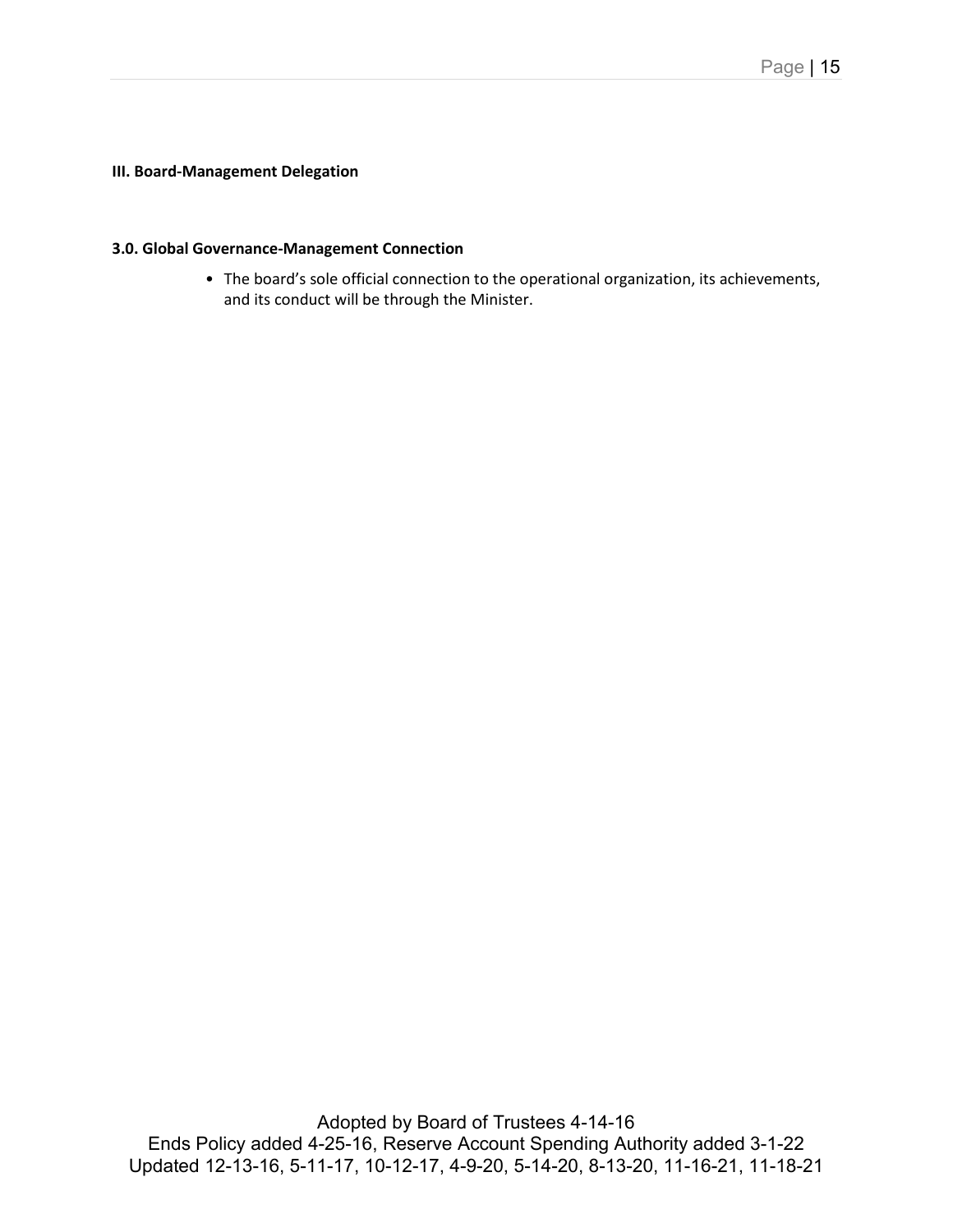## **3.1. Unity of Control**

- Only officially passed motions of the board are binding on the Minister.
- Accordingly:
- 1. Decisions or instructions of individual board members, officers, or committees are not binding on the Minister except in rare instances when the board has specifically authorized such exercise of authority.
- 2. In the case of board members or committees requesting information or assistance without board authorization, the Minister can refuse such requests that require, in the Minister's opinion, a material amount of staff time or funds, or are disruptive.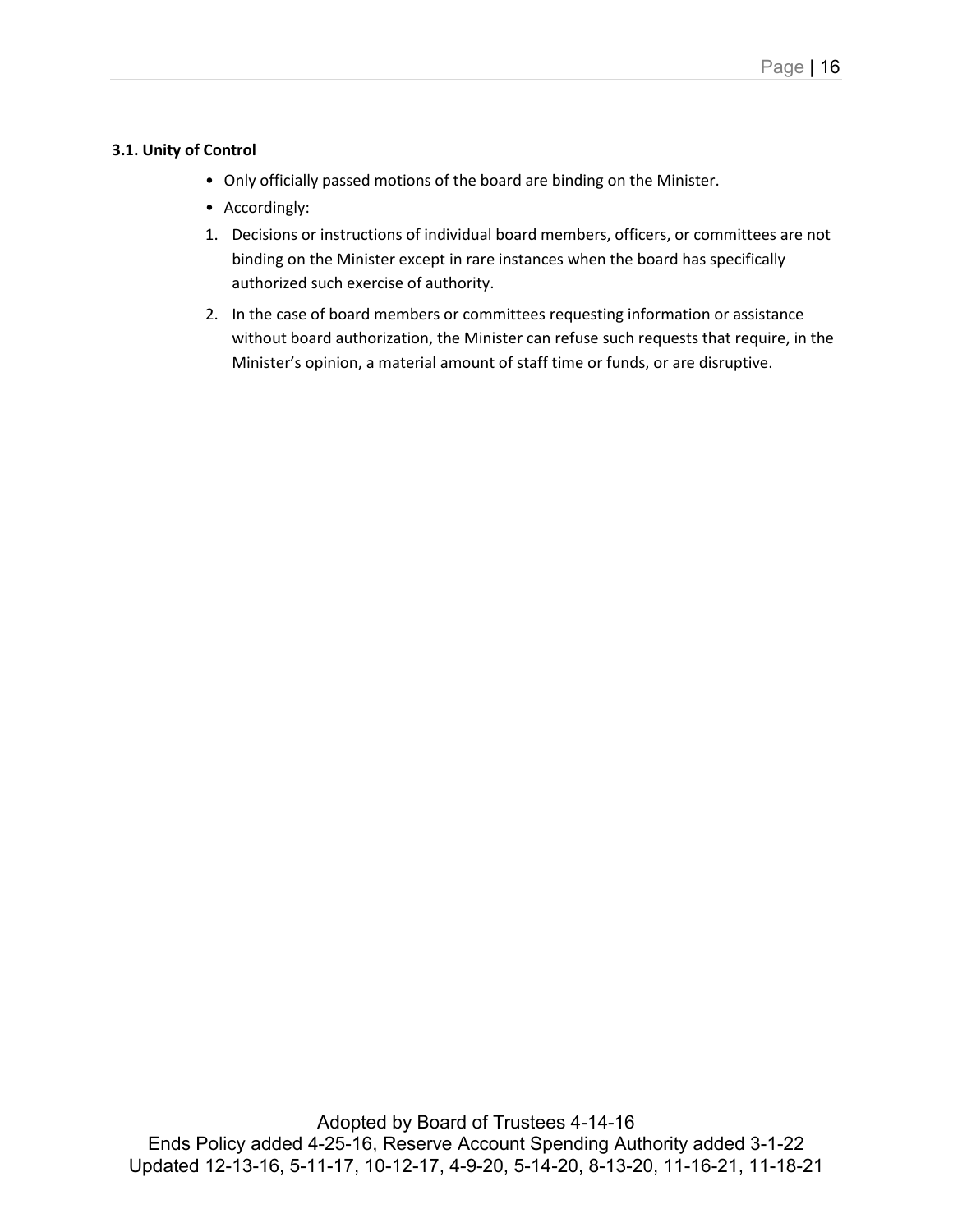## **3.2. Accountability of the Minister**

- The Minister is the board's only link to operational achievement and conduct, so that all authority and accountability of staff, as far as the board is concerned, is considered the authority and accountability of the Minister.
- Accordingly:
- 1. The board will never give instructions to persons who report directly or indirectly to the Minister.
- 2. The board will not evaluate, either formally or informally, any staff other than the lead minister.
- 3. The board will view Minister performance as identical to organizational performance, so that organizational accomplishment of board-stated Ends and avoidance of boardproscribed means will be viewed as successful Minister performance.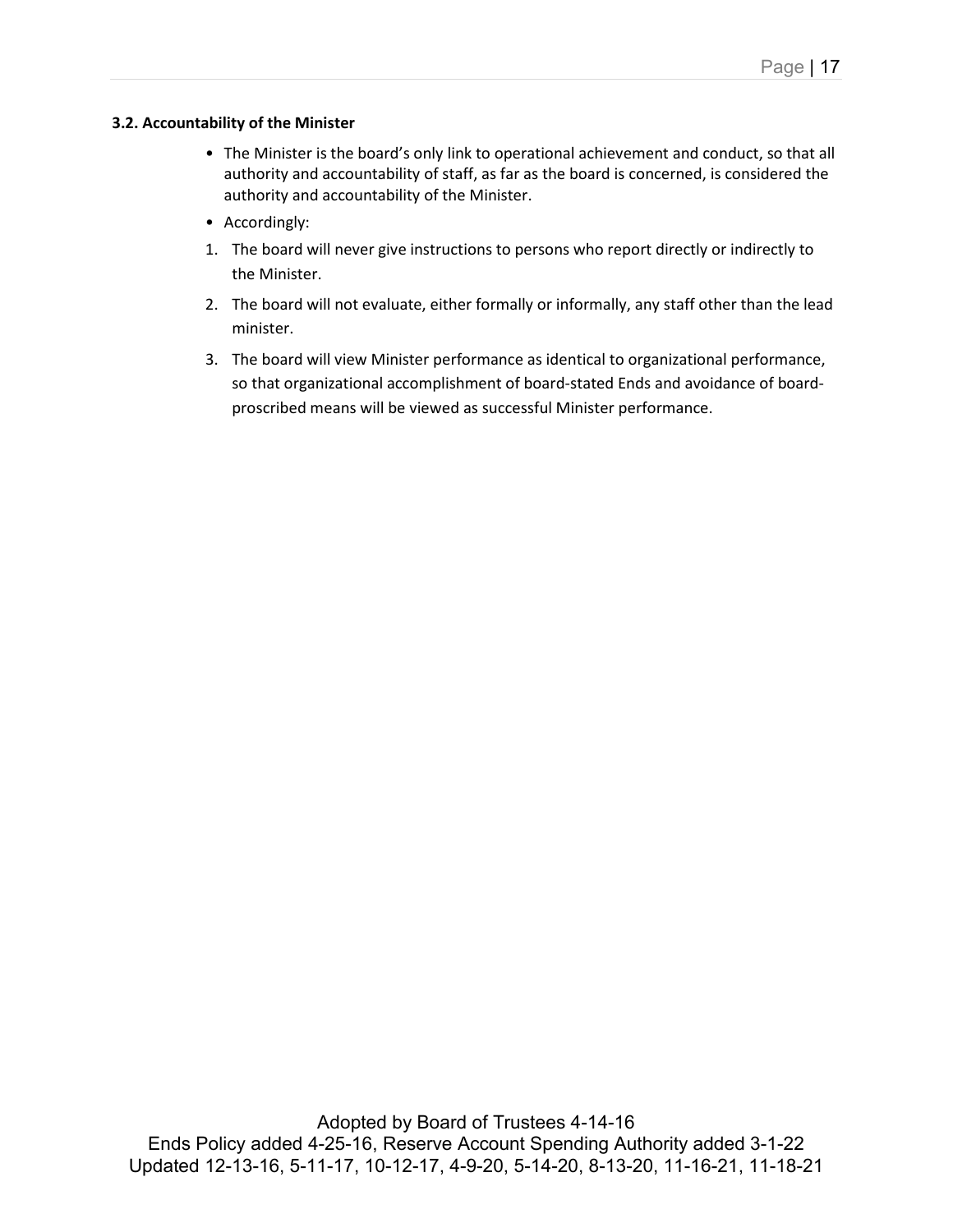### **3.3. Board-Management Delegation**

- The board will instruct the Minister through written policies that prescribe the organizational Ends to be achieved and describe organizational situations and actions to be avoided, allowing the Minister to use any reasonable interpretation of these policies.
- Accordingly:
- 1. The board will develop policies instructing the Minister to achieve specified results, for specified recipients, at a specified cost. These policies will be developed systematically from the broadest, most general level to more defined levels, and will be called Ends policies. All issues that are not ends issues as defined here are means issues.
- 2. The board will develop policies that limit the latitude the Minister may exercise in choosing the organizational means. These limiting policies will describe those practices, activities, decisions, and circumstances that would be unacceptable to the board even if they were to be effective. Policies will be developed systematically from the broadest, most general level to more defined levels, and they will be called Executive Limitations policies. The board will never prescribe organizational means delegated to the Minister.
- 3. Below the global level, a single limitation at any given level does not limit the scope of any foregoing level.
- 4. Below the global level, the aggregate of limitations on any given level may embrace the scope of the foregoing level, but only if justified by the Minister to the board's satisfaction.
- 5 As long as the Minister uses *any reasonable interpretation* of the board's Ends and Executive Limitations policies, the Minister is authorized to establish all further policies, make all decisions, take all actions, establish all practices, manage finances, present annual budget proposal to the congregation, and develop all activities. Such decisions of the Minister shall have full force and authority as if decided by the board.
- 6. The board may change its Ends and Executive Limitations policies, thereby shifting the boundary between board and Minister domains. By doing so, the board changes the latitude of choice given to the Minister. But as long as any particular delegation is in place, the board will respect and support the Minister's choices.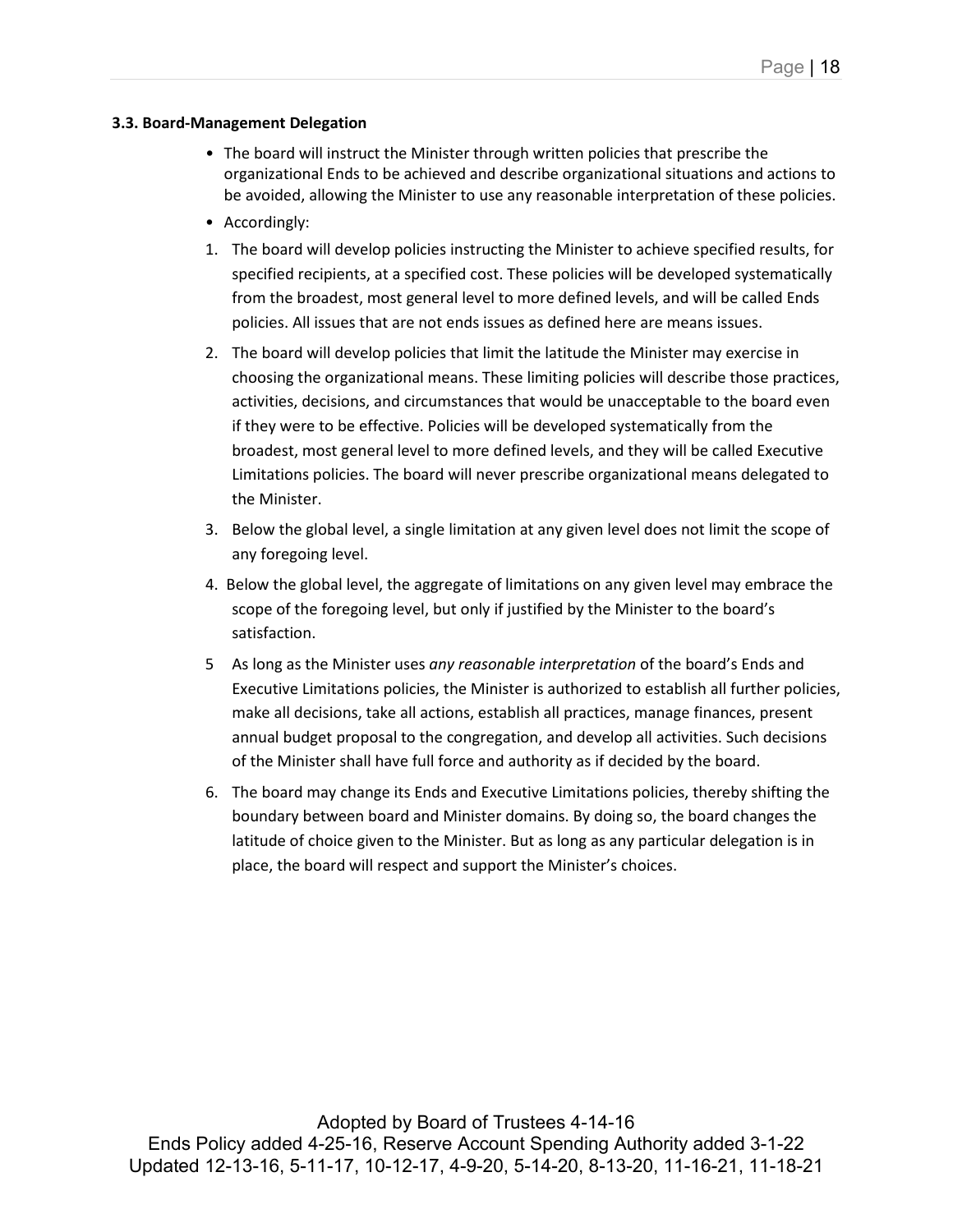### **3.4. Monitoring Minister Performance**

- Systematic and rigorous monitoring of Minister job performance will be solely against the only expected Minister job outputs: organizational accomplishment of board policies on ends and organizational operation within the boundaries established in board policies on Executive Limitations.
- Accordingly:
- 1. Monitoring is simply to determine the degree to which board policies are being met. Information that does not do this will not be considered to be monitoring information.
- 2. The board will acquire monitoring information by one or more of three methods: (a) by internal report, in which the Minister discloses interpretations and compliance information to the board; (b) by external report, in which an external, disinterested third party selected by the board assesses compliance with board policies; or (c) by direct board inspection, in which a designated member or members of the board assess compliance with the appropriate policy criteria.
- 3. In every case, the board will judge (a) the reasonableness of the Minister's interpretation and (b) whether data demonstrate accomplishment of the interpretation.
- 4. In every case, the standard for compliance shall be *any reasonable Minister interpretation* of the board policy being monitored. The board is the final arbiter of reasonableness but will always judge with a "reasonable person" test rather than with interpretations favored by board members or by the board as a whole.
- 5. All policies that instruct the Minister will be monitored at a frequency and by a method chosen by the board. The board can monitor any policy at any time by any method but will ordinarily depend on a routine schedule.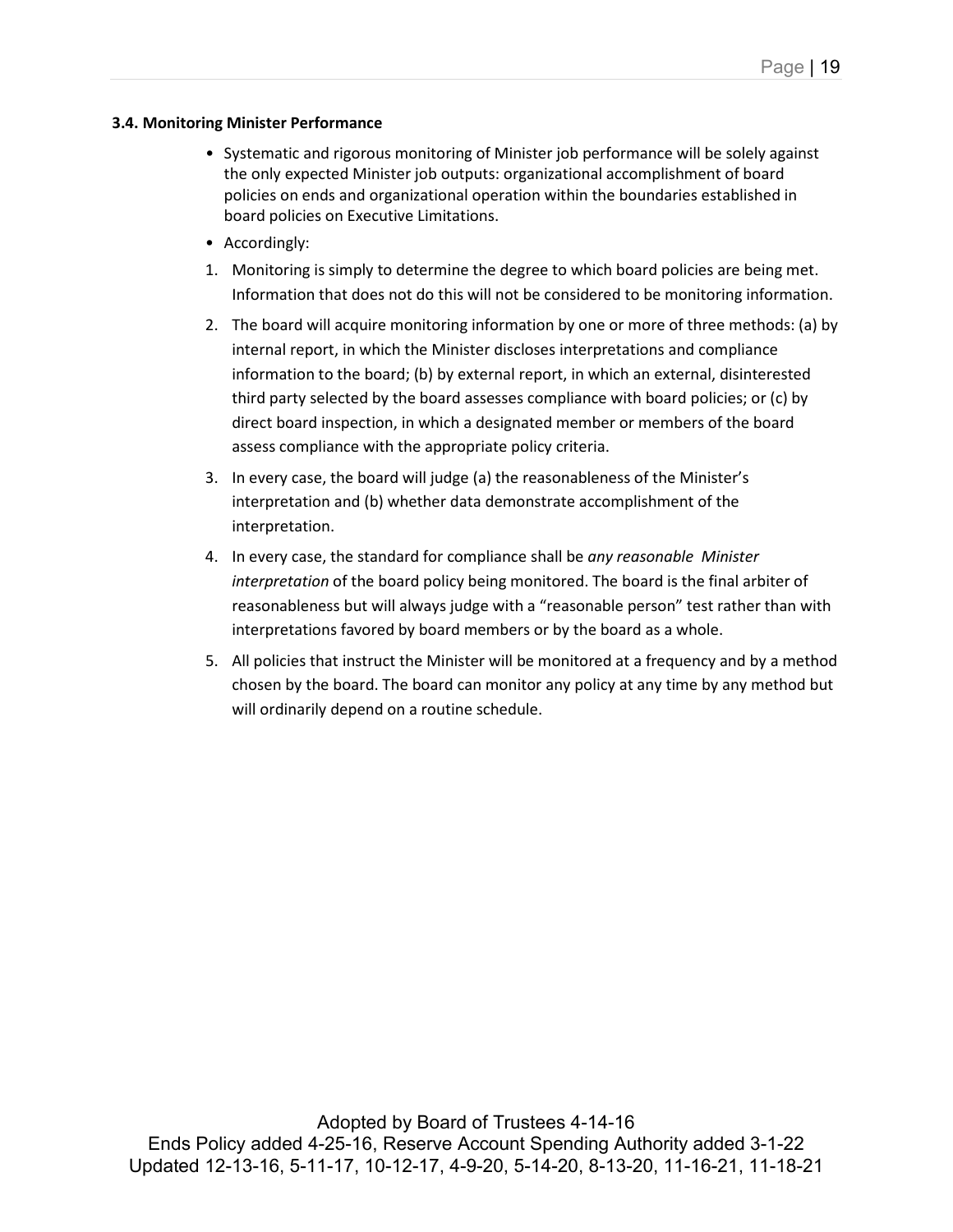### **IV. Governance Process**

#### **4.0. Global Governance Commitment**

• The purpose of the board, on behalf of [identify the ownership here], is to see to it that OUUC (a) achieves appropriate results for appropriate persons at an appropriate cost (as specified in board Ends policies), and (b) avoids unacceptable actions and situations (as prohibited in board Executive Limitations policies).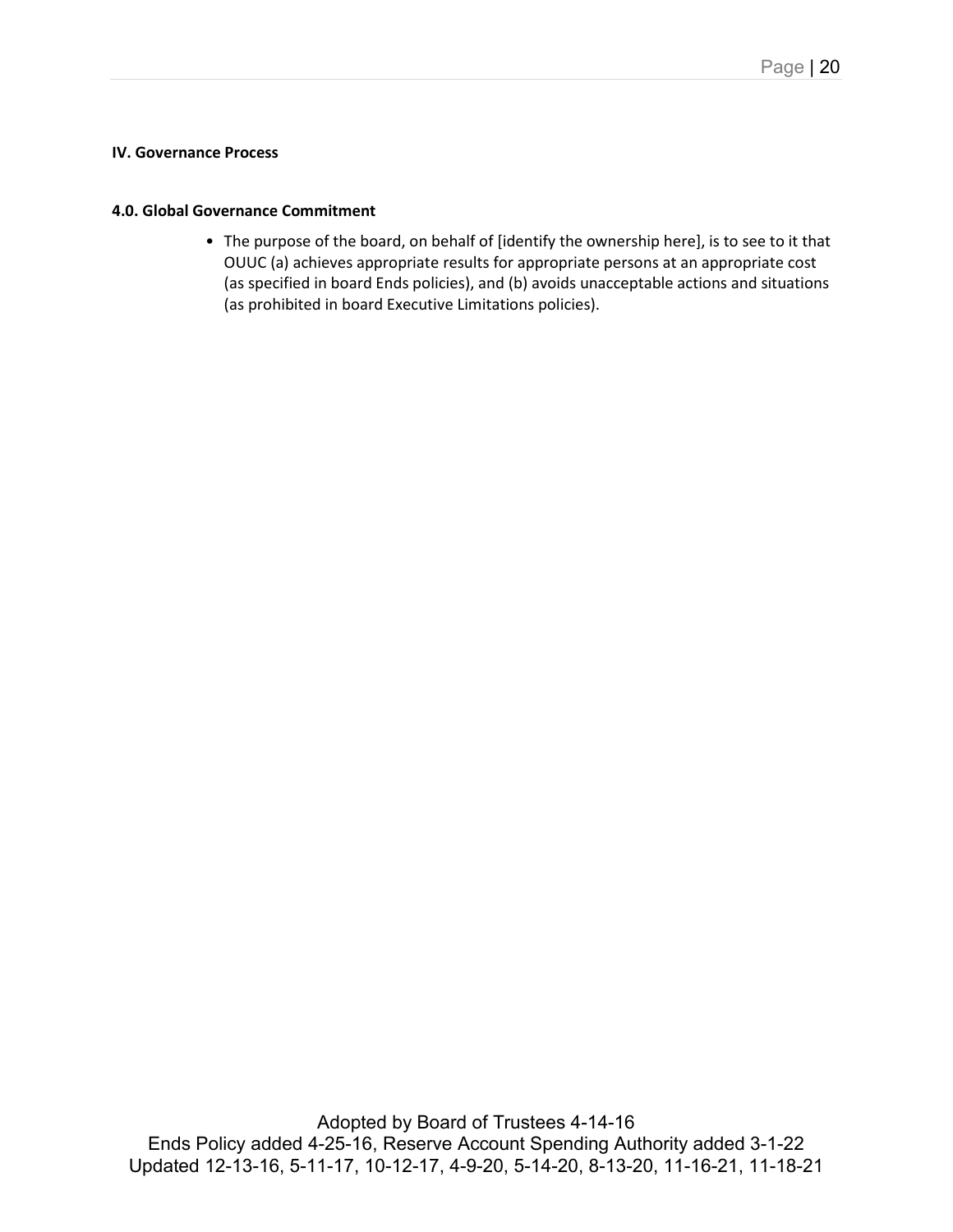## **4.1. Governing Style**

- The board will govern lawfully, observing the principles of the Policy Governance model, with an emphasis on (a) outward vision rather than an internal preoccupation, (b) encouragement of diversity in viewpoints, (c) strategic leadership more than administrative detail, (d) clear distinction of board and Minister roles, (e) collective rather than individual decisions, (f) future rather than past or present, and (g) proactivity rather than reactivity.
- Accordingly:
- 1. The board will cultivate a sense of group responsibility. The board, not the staff, will be responsible for excellence in governing. The board will be the initiator of policy, not merely a reactor to staff initiatives. The board will not use the expertise of individual members to substitute for the judgment of the board, although the expertise of individual members may be used to enhance the understanding of the board as a body.
- 2. The board will direct, control, and inspire the organization through the careful establishment of broad written policies reflecting the board's values and perspectives. The board's major policy focus will be on the intended long-term impacts outside the staff organization, not on the administrative or programmatic means of attaining those effects.
- 3. The board will enforce upon itself whatever discipline is needed to govern with excellence. Discipline will apply to matters such as attendance, preparation for meetings, policymaking principles, respect of roles, and ensuring the continuance of governance capability. Although the board can change its Governance Process policies at any time, it will scrupulously observe those currently in force.
- 4. Continual board development will include orientation of new board members in the board's governance process and periodic board discussion of process improvement.
- 5. The board will allow no officer, individual, or committee of the board to hinder or serve as an excuse for not fulfilling group obligations.
- 6. The board will monitor and discuss the board's process and performance at each meeting. Self-monitoring will include comparison of board activity and discipline to policies in the Governance Process and Board-Management Delegation categories.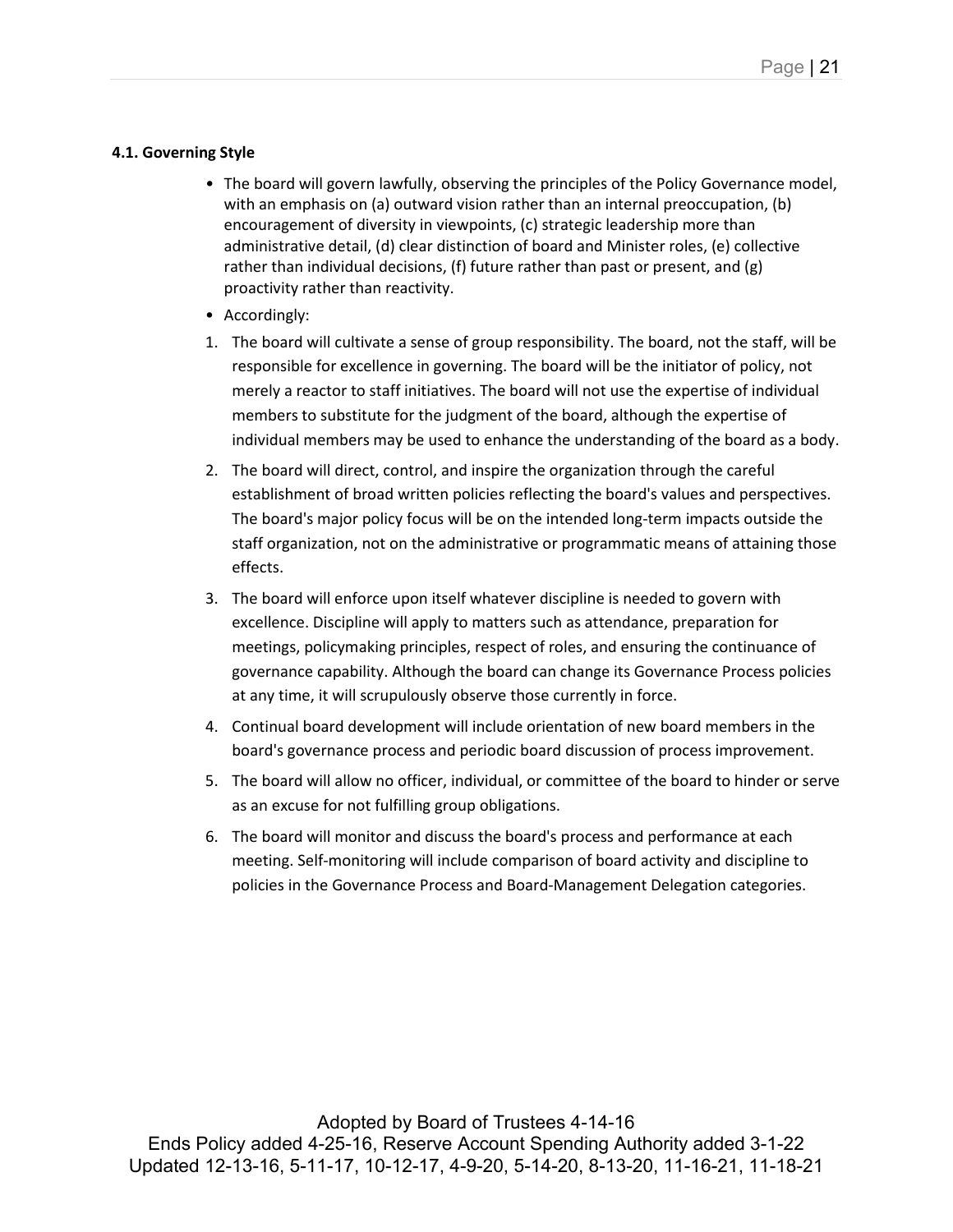#### **4.2. Board Job Products**

- Specific job outputs of the board, as an informed agent of the ownership, are those that ensure appropriate organizational performance.
- Accordingly, the board will provide
- 1. Authoritative linkage between the ownership and the operational organization.
- 2. Written governing policies that realistically address the broadest levels of all organizational decisions and situations.
- A. *Ends:* organizational impacts, benefits, outcomes; recipients, beneficiaries, impacted groups; and their relative worth in cost or priority.
- B. *Executive limitations:* constraints on executive authority that establish the prudence and ethics boundaries within which all executive activity and decisions must take place.
- C. *Governance process:* specification of how the board conceives, carries out, and monitors its own task.
- D. Board-management delegation: how power is delegated, and its proper use monitored; the Minister's role, authority, and accountability.
- 3. Assurance of successful organizational performance on Ends and Executive Limitations.
- 4. Absentee ballots at Congregational Meetings:
- A. The Board of Trustees will decide whether absentee voting shall be allowed at each Congregational meeting.
- B. The availability of absentee voting will be publicized to the congregation as part of the initial announcement of the Congregational meeting at which the absentee voting is to be used.
- C. The Board shall provide a template absentee ballot to the Minister for distribution to members requesting such a ballot.
- D. The absentee ballot must be requested by an individual member
- E. The absentee ballot must be returned to the Church at least one day prior to the meeting.
- F. The absentee ballots will be delivered to the Board for inclusion in the count during the Congregational Meeting.
- G. If there is an amendment to a motion included on the absentee ballot during the live meeting the count of absentee ballots received will not be included for that motion and will be counted for other items on the agenda/ballot.

Adopted by Board of Trustees 4-14-16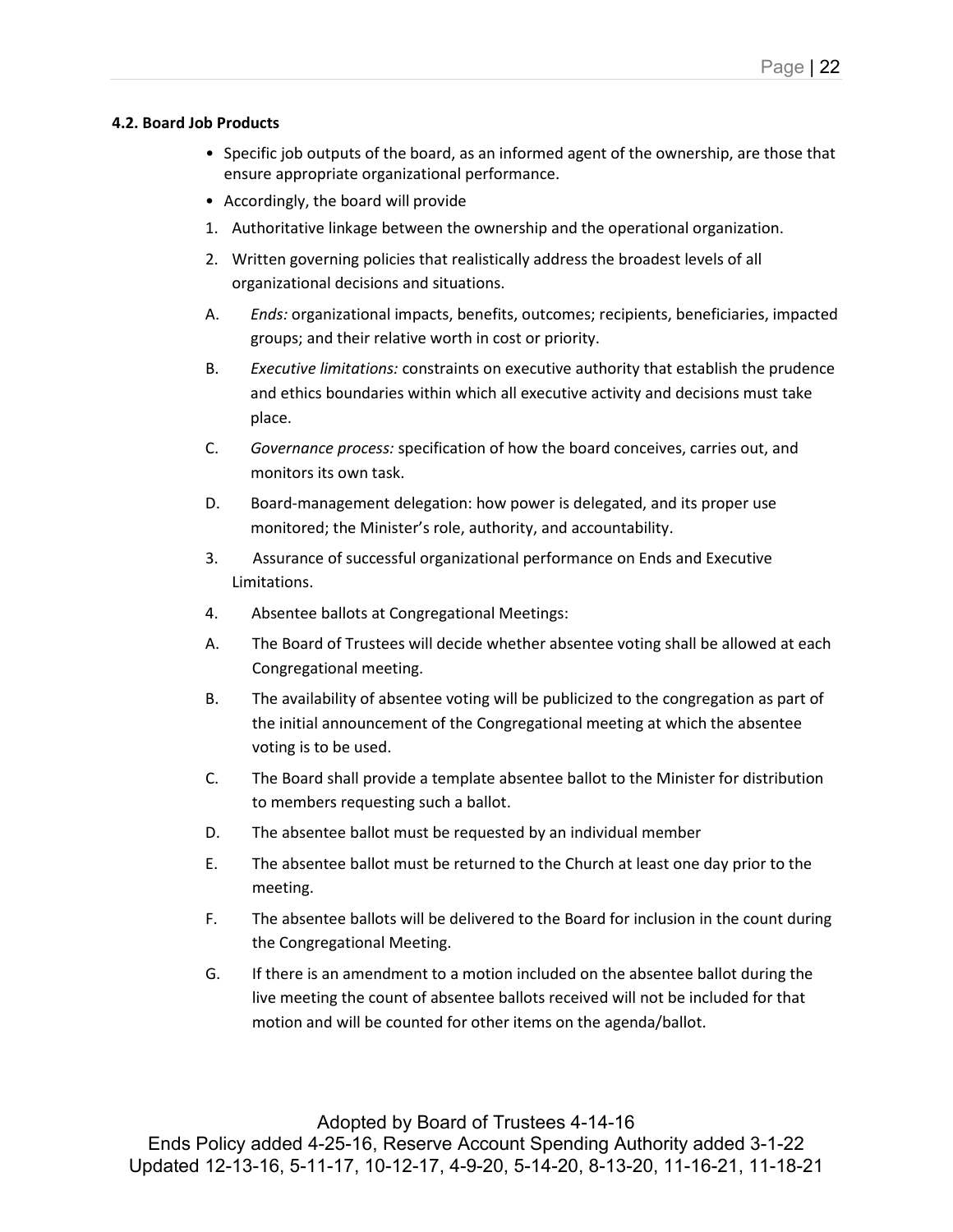## **4.3. Agenda Planning**

- To accomplish its job products with a governance style consistent with board policies, the board will follow an annual agenda that (a) completes a re-exploration of Ends policies annually and (b) continually improves board performance through board education and enriched input and deliberation.
- 1. The cycle will conclude each year on the last day of May so that administrative planning and budgeting can be based on accomplishing a one-year segment of the board's most recent statement of long-term ends.
- 2. The cycle will start with the board's development of its agenda for the next year.
- A. Consultations with selected groups in the ownership, or other methods of gaining ownership input, will be determined and arranged in the first quarter, to be held during the balance of the year.
- B. Governance education and education related to ends determination (presentations by futurists, demographers, advocacy groups, staff, and so on) will be arranged in the first quarter, to be held during the balance of the year.
- C. A board member may recommend or request an item for board discussion by submitting the item to the President no later than five days before the board meeting.
- 3. Throughout the year, the board will attend to consent agenda items as expeditiously as possible.
- 4. Minister monitoring will be on the agenda if monitoring reports have been received since the previous meeting, if plans must be made for direct inspection monitoring, or if arrangements for third-party monitoring must be prepared.
- 5. Minister remuneration will be decided during the month of October after a review of monitoring reports received in the last year and shall be considered in light of the UUA's fair compensation guidelines in addition to achievement of organizational aims.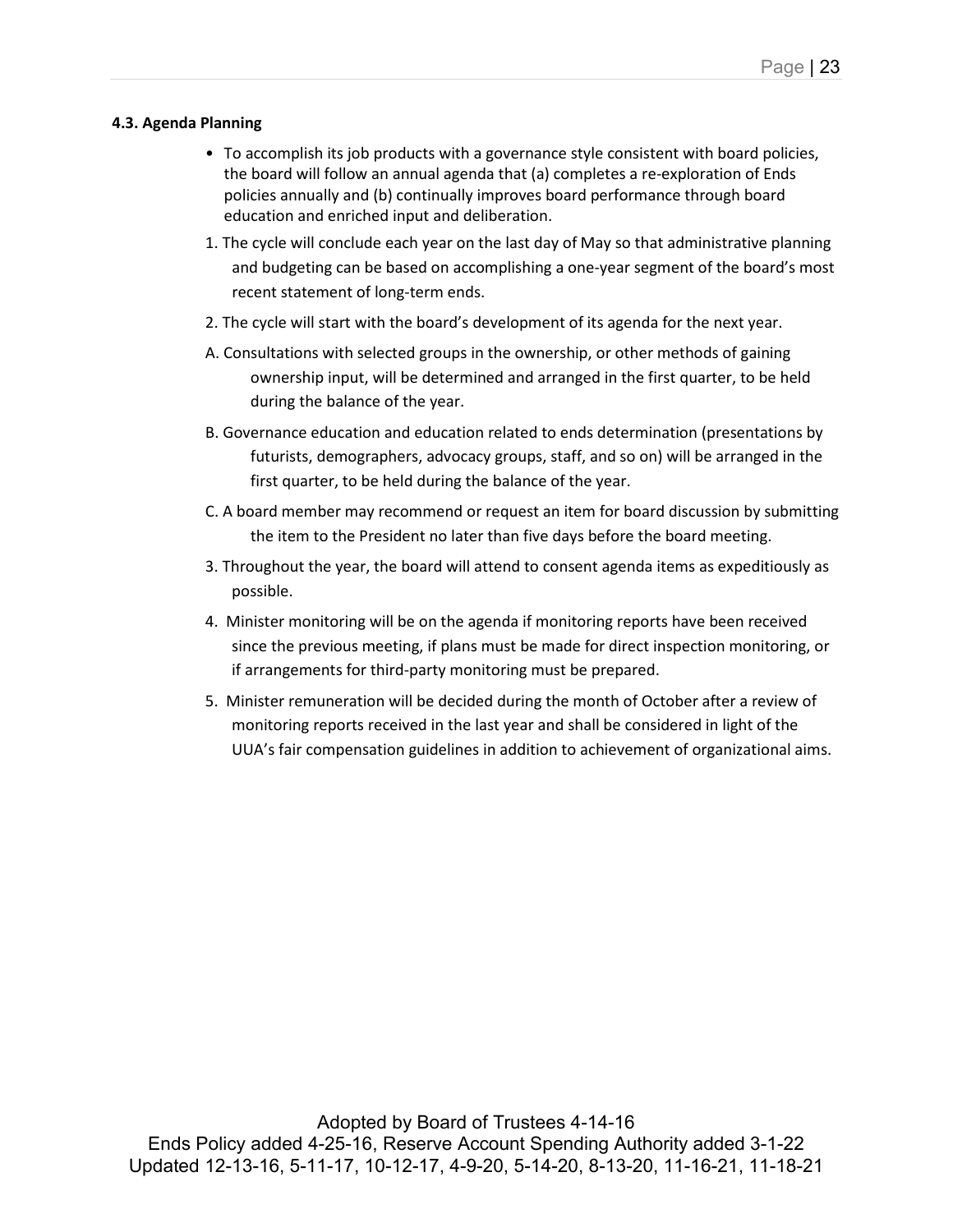#### **4.4. Board President's Role**

- The Board President, a specially empowered member of the board, ensures the integrity of the board's process and secondarily, occasionally represents the board to outside parties.
- Accordingly:
- 1. The assigned result of the President's job is that the board behaves consistently with its own rules and those legitimately imposed on it from outside the organization.
	- A. Meeting discussion content will be only those issues that clearly belong to the board to decide or to monitor.
	- B. Information that is for neither monitoring performance nor board decisions will be avoided or minimized and always noted as such.
	- C. Deliberation will be fair, open, and thorough but also timely, orderly, and kept to the point.
- 2. The authority of the President consists in making decisions that fall within topics covered by board policies on Governance Process and Board-Management Delegation, with the exception of (a) employment or termination of a Minister and (b) where the board specifically delegates portions of this authority to others. The President is authorized to use any reasonable interpretation of the provision in these policies.
	- A. The President is empowered to chair board meetings with all the commonly accepted power of that position, such as ruling and recognizing.
	- B. The President has no authority to make decisions about policies created by the board within Ends and Executive Limitations policy areas. Therefore, the President has no authority to supervise or direct the Minister.
	- C. The President may represent the board to outside parties in announcing boardstated positions and in stating President decisions and interpretations within the area delegated to that role.
	- D. The President may delegate this authority but remains accountable for its use.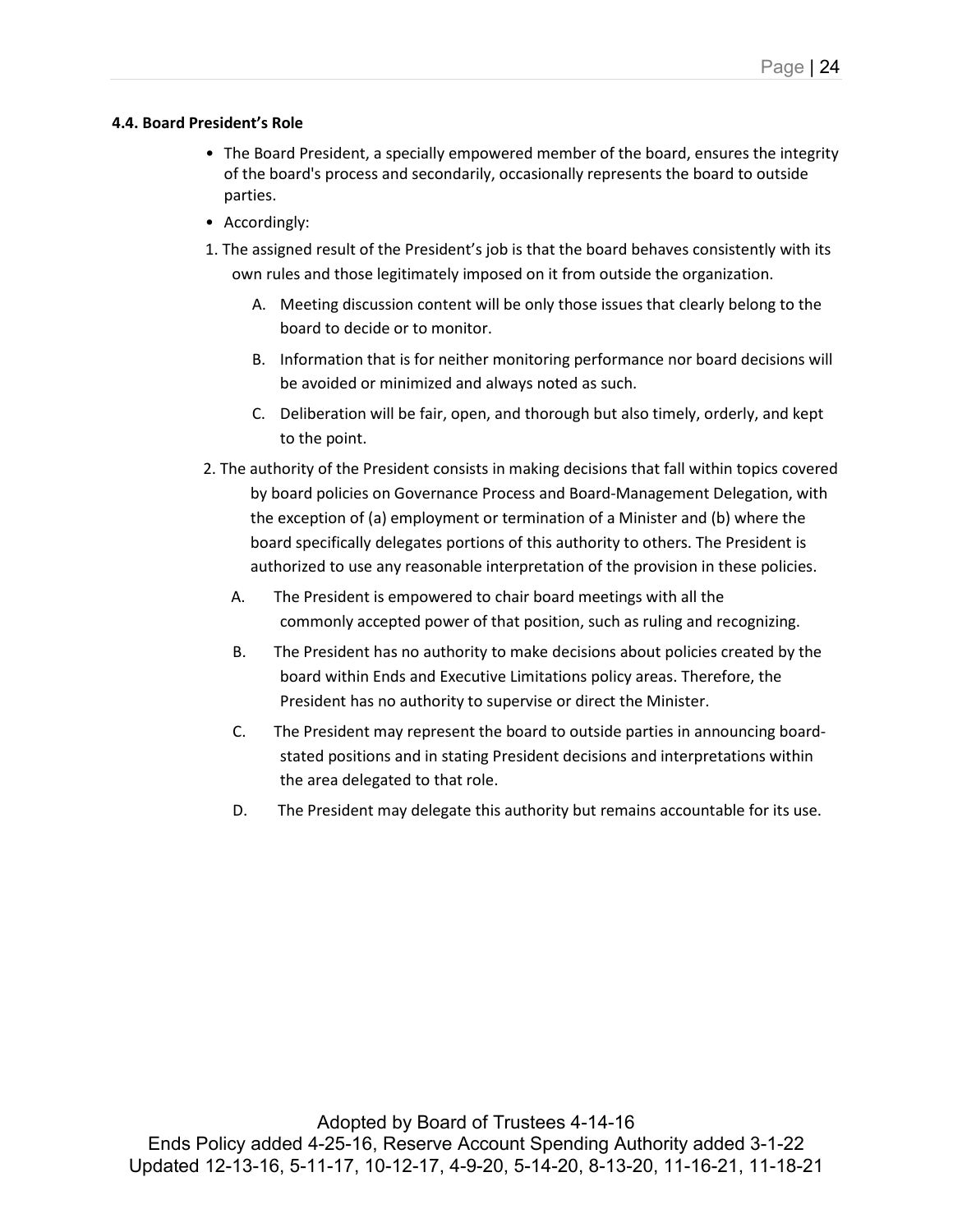#### **4.5. Board Vice-President's Role**

• The Board Vice-President assumes the authority and responsibilities of the Board President in the Board President's absence.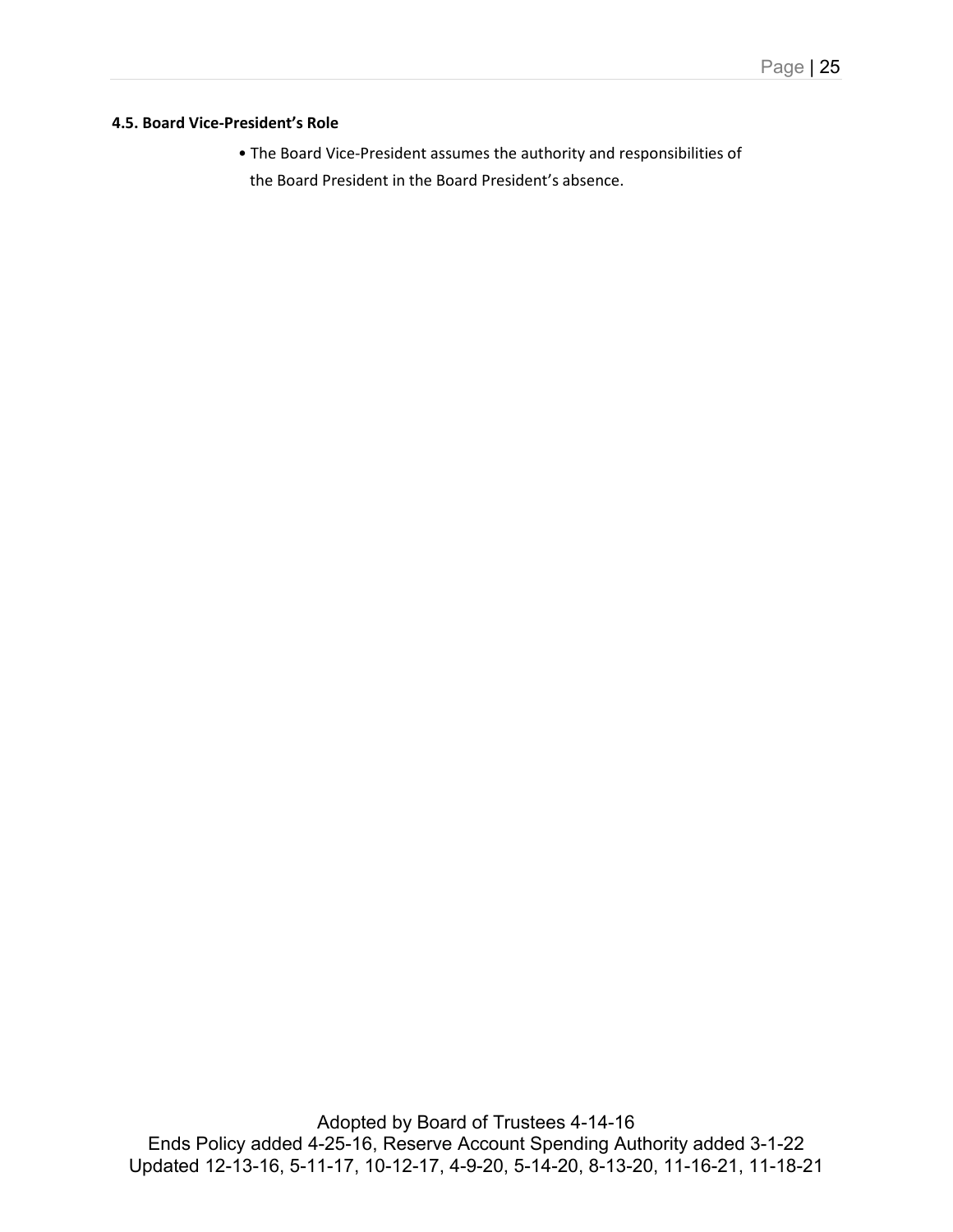#### **4.6 Board Secretary's Role**

The board secretary is an officer of the board whose purpose is to ensure the integrity of the board's documents.

- 1. The assigned result of the secretary's job is to see to it that all board documents and filings are accurate and timely.
	- a. Policies will be current in their reflection of board decisions. Decision upon which no subsequent decisions are to be based, such as consent agenda decisions, motions to adjourn, and staff or board member recognitions need not be placed in policy.
	- b. Policies will rigorously follow Policy Governance principles.
	- c. Bylaws elements necessary for legal compliance and for consistency with the principles of Policy Governance will be known to the board.
	- d. Requirements for format, brevity, and accuracy of board minutes will be known to the Minister
- 2. The authority of the secretary is access to and control over Board documents, and the use of staff time not to exceed 20 hours per year.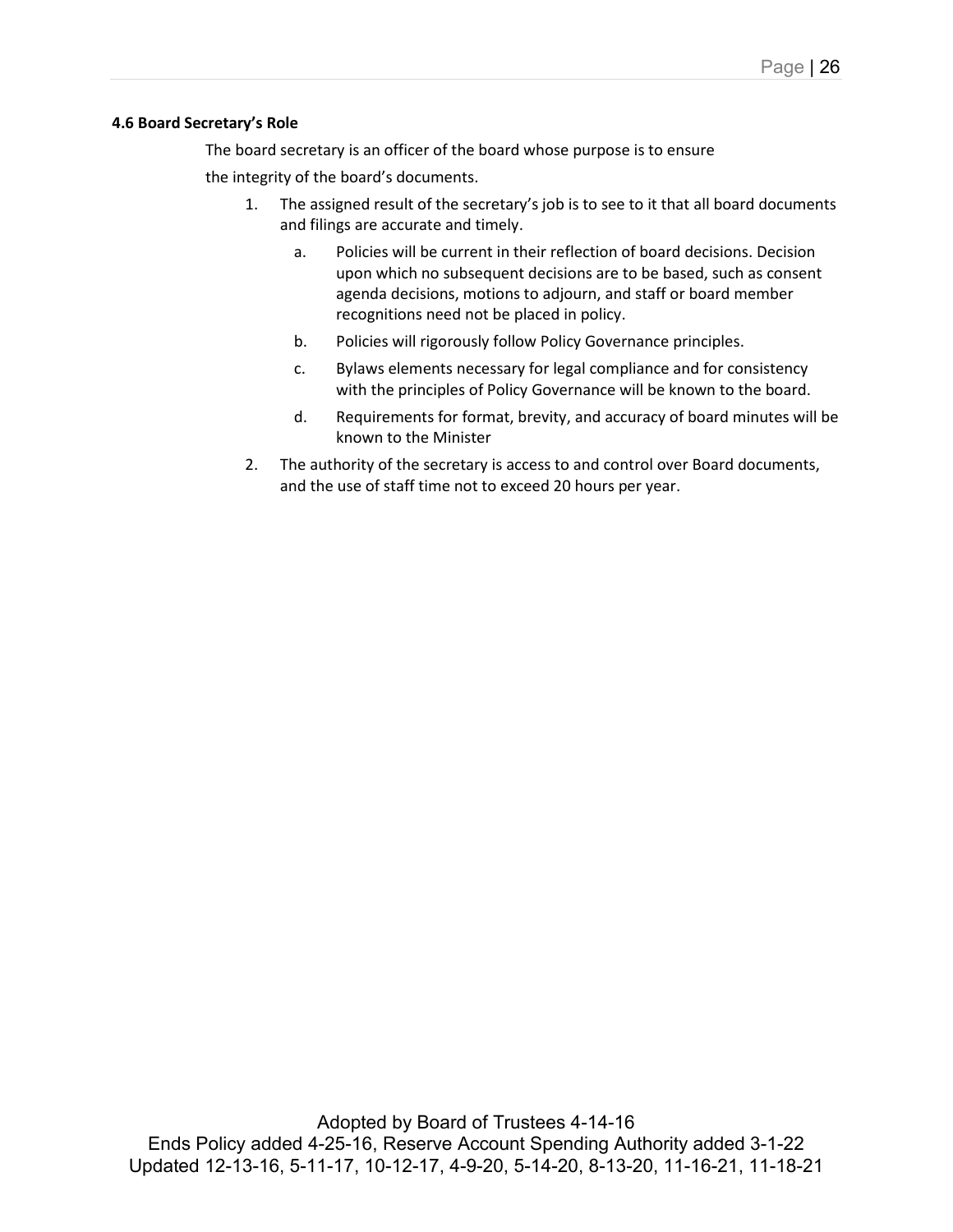## **4.7. Board Treasurer's Role**

- **•** The Board Treasurer is an office of the board, whose duty it is to ensure that the Board carries out its fiduciary responsibility.
- Accordingly,
	- 1. The assigned result of the Treasurer's job is that the Board carries out its fiduciary responsibilities for the Congregation. The treasurer shall:
		- A. Treasurer shall have full access to all OUUC accounts for monitoring and transferring funds between bank accounts in consultation and visibility with the minister.
		- B. Treasurer responsibilities shall include:
			- a. Monitoring mortgage loan payments, term changes and status.
			- b. Monitoring large debts, payments to such debts and ensuring they are paid by the minister or minister's staff delegate.
			- c. Preparing quarterly financial reports with congregational expenses and revenues of the church for review by the board and congregation.
			- d. Monitoring benevolence fund expenditures are audited by another minister on a regular basis.
		- C. Finance Committee Duties
			- a. The Treasurer shall be a part of on the Finance Committee for consultation, information and monitoring to ensure accountability.
			- b. The Treasurer shall share any and all appropriate financial information with the Board.
			- c. The Treasurer or the Treasurer's Board delegate shall be responsible for transferring funds between OUUC bank accounts.
			- d. Minister Controls
				- i. The minister has the ability to pay for operations expenditures up to \$5000 each from any operations account (not long-term reserve accounts).
				- ii. The minister must receive approval from the Board of Trustees to make an expenditure of more than \$5000.
				- iii. The minister may expend funds from any OUUC account after receiving approval from the Board of Trustees.
		- D. Legacy Planning Committee Duties
			- a. The Treasurer shall be a part of the Legacy Planning Committee for consultation, information and monitoring of the funding.
			- b. The Treasurer shall monitor the endowment and other major funding efforts outside of operations and is responsible for the following:
				- i. Sharing information about the endowment with the board and congregation as needed;
				- ii. Transferring money from the interest of the endowment to fund other church related activities as needed and approved by the board;
				- iii. Ensuring a clear process for the acceptance of legacy gifts
		- E. Audit Committee Duties

Adopted by Board of Trustees 4-14-16

Ends Policy added 4-25-16, Reserve Account Spending Authority added 3-1-22 Updated 12-13-16, 5-11-17, 10-12-17, 4-9-20, 5-14-20, 8-13-20, 11-16-21, 11-18-21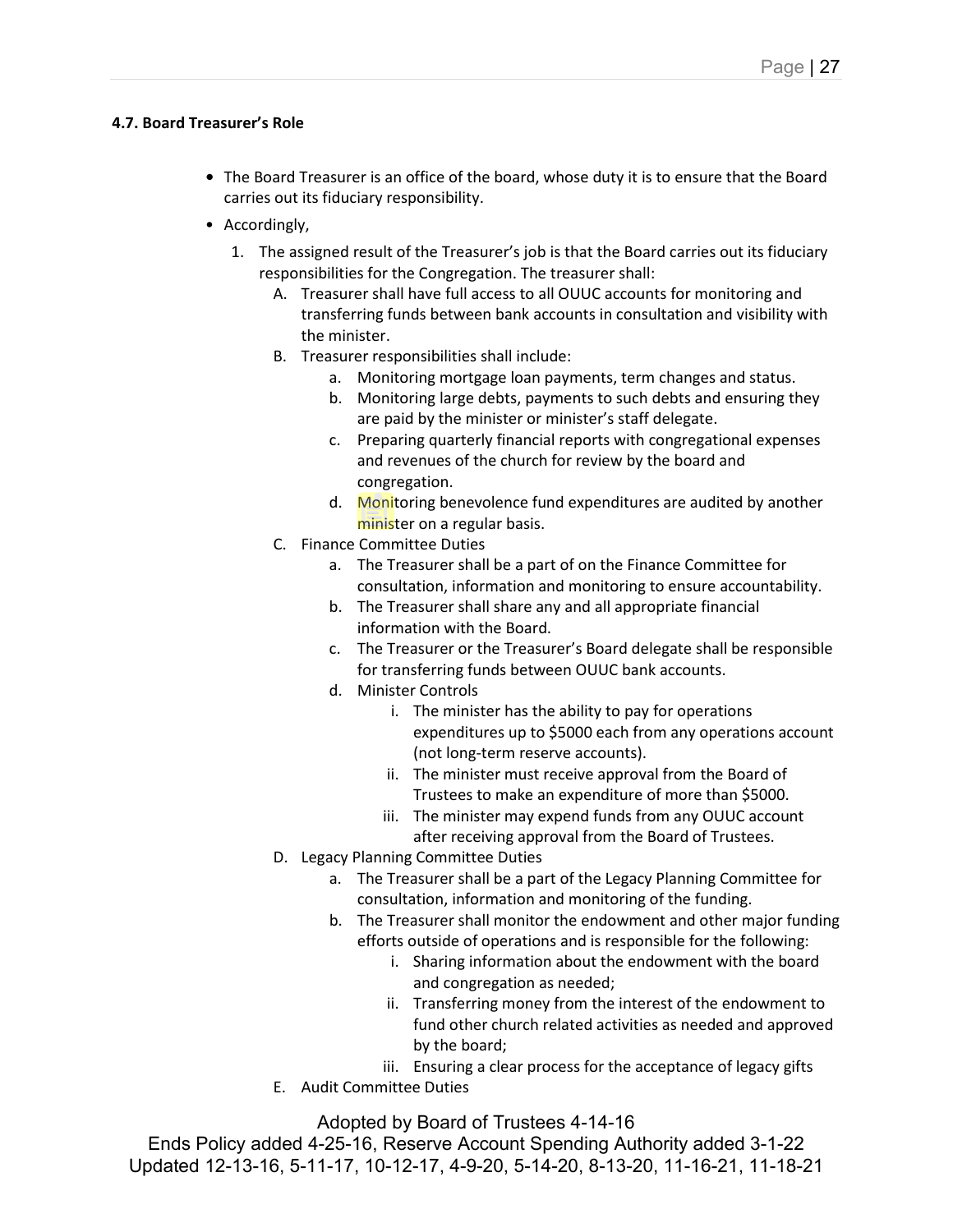- a. The Treasurer shall provide information to the Audit committee but shall not sit on the committee
- b. The Treasurer shall ensure that the board is aware of the internal and external audit schedule
	- i. The Board shall ensure that an internal audit of the congregational finances occurs at least every two years
	- ii. The Board shall ensure that the Audit committee conducts an external audit at least once every six years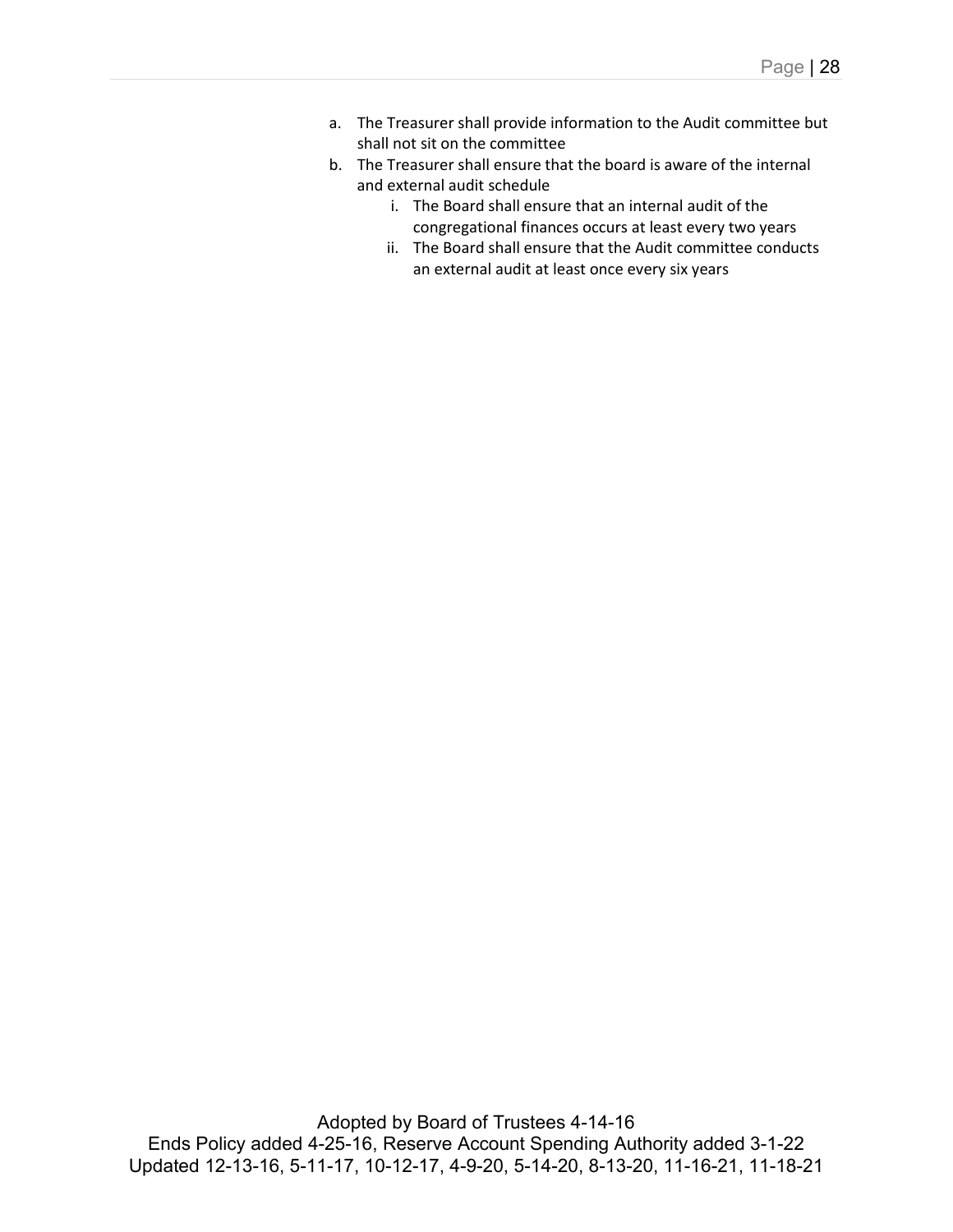### **4.8. Board Members' Code of Conduct**

- The board commits itself and its members to ethical, businesslike, and lawful conduct, including proper use of authority and appropriate decorum when acting as board members.
	- 1. Members must demonstrate loyalty to the ownership, unconflicted by loyalties to staff, other organizations, or any personal interests as congregants.
	- 2. Members must avoid conflict of interest with respect to their fiduciary responsibility.
	- A. There will be no self-dealing or business by a member with the organization. Members will annually disclose their involvements with other organizations or with vendors and any associations that might be reasonably seen as representing a conflict of interest.
	- B. When the board is to decide on an issue about which a member has an unavoidable conflict of interest, that member shall absent herself or himself without comment not only from the vote but also from the deliberation and the room in which the deliberation takes place.
	- C. Board members will not use their board position to obtain employment in the organization for themselves, family members, or close associates. A board member who applies for employment must first resign from the board.
	- 3. Board members may not attempt to exercise individual authority over the organization.
	- A. Members' interaction with the Lead Minister or with staff must recognize the lack of authority vested in individuals except when explicitly board authorized.
	- B. Members' interactions with the public, the press, or other entities must recognize the same limitation and the inability of any board member to speak for the board except to repeat explicitly stated board decisions.
	- C. Except for participation in board deliberation about whether the Minister has achieved any reasonable interpretation of board policy, members will not express individual judgments of performance of employees or the Minister.
	- 4. Members will respect the confidentiality appropriate to issues of a sensitive nature.
	- 5. Members will be properly prepared for board deliberation.
	- 6. Members will support the legitimacy and authority of the final determination of the board on any matter, irrespective of the member's personal position on the issue.
	- 7. Members will exhibit generosity in contributing their time, talents and financial resources to OUUC.

Adopted by Board of Trustees 4-14-16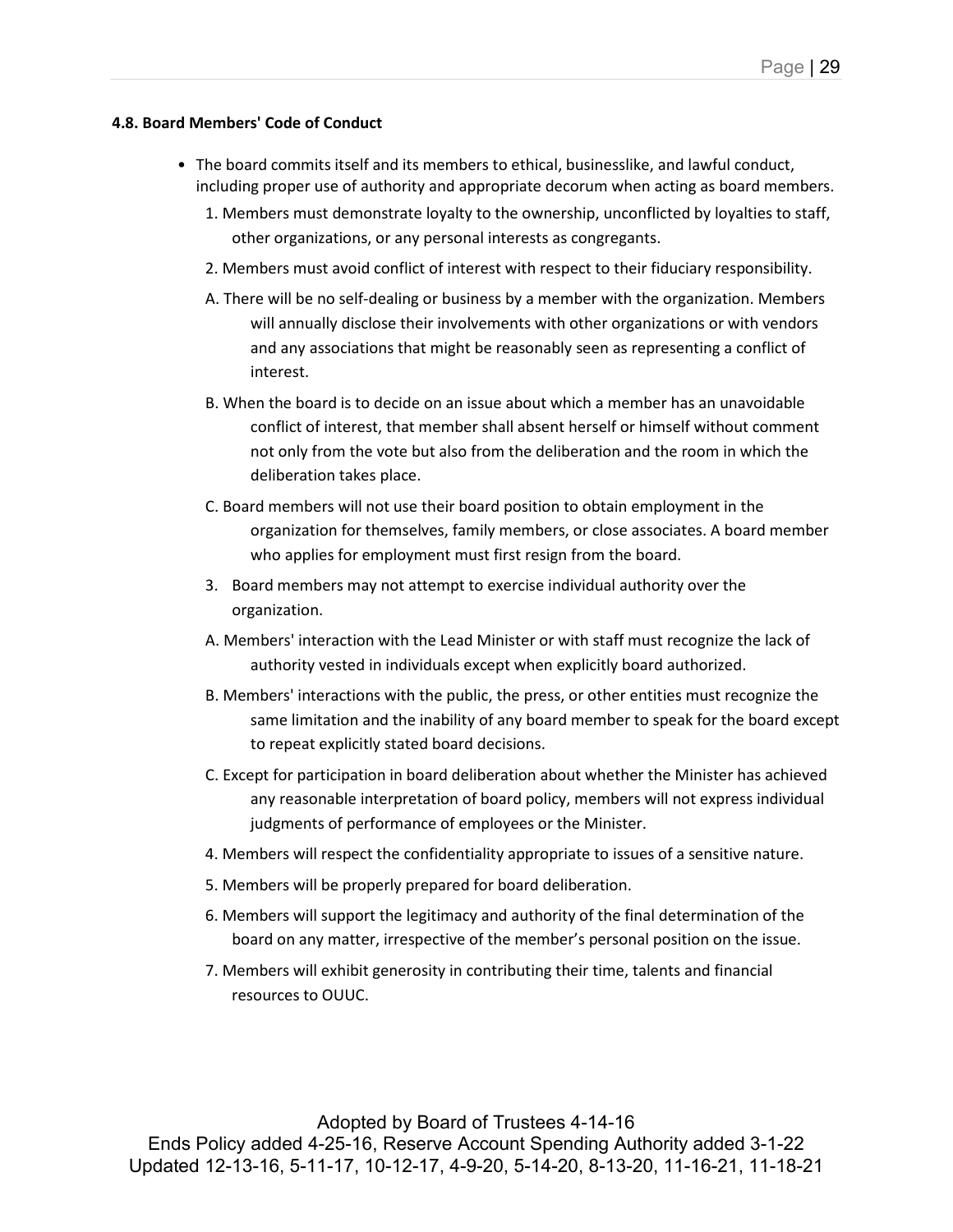#### **4.9. Board Committee Principles**

- Board committees, when used, will be assigned so as to reinforce the wholeness of the board's job and so as never to interfere with delegation from board to Minister.
- Accordingly:
	- 1. Board committees are to help the board do its job, not to help or advise the staff. Committees ordinarily will assist the board by preparing policy alternatives and implications for board deliberation. In keeping with the board's broader focus, board committees will normally not have direct dealings with current staff operations.
	- 2. Board committees may not speak or act for the board except when formally given such authority for specific and time-limited purposes. Expectations and authority will be carefully stated in order not to conflict with authority delegated to the Minister.
	- 3. Board committees cannot exercise authority over staff. The Minister works for the full board, and will therefore not be required to obtain the approval of a board committee before an executive action.
	- 4. Board committees are to avoid overidentification with organizational parts rather than the whole. Therefore, a board committee that has helped the board create policy on some topic will not be used to monitor organizational performance on that same subject.
	- 5. Committees will be used sparingly and ordinarily in an ad hoc capacity.
	- 6. This policy applies to any group that is formed by board action, whether or not it is called a committee and regardless of whether the group includes board members. It does not apply to committees formed under the authority of the Minister.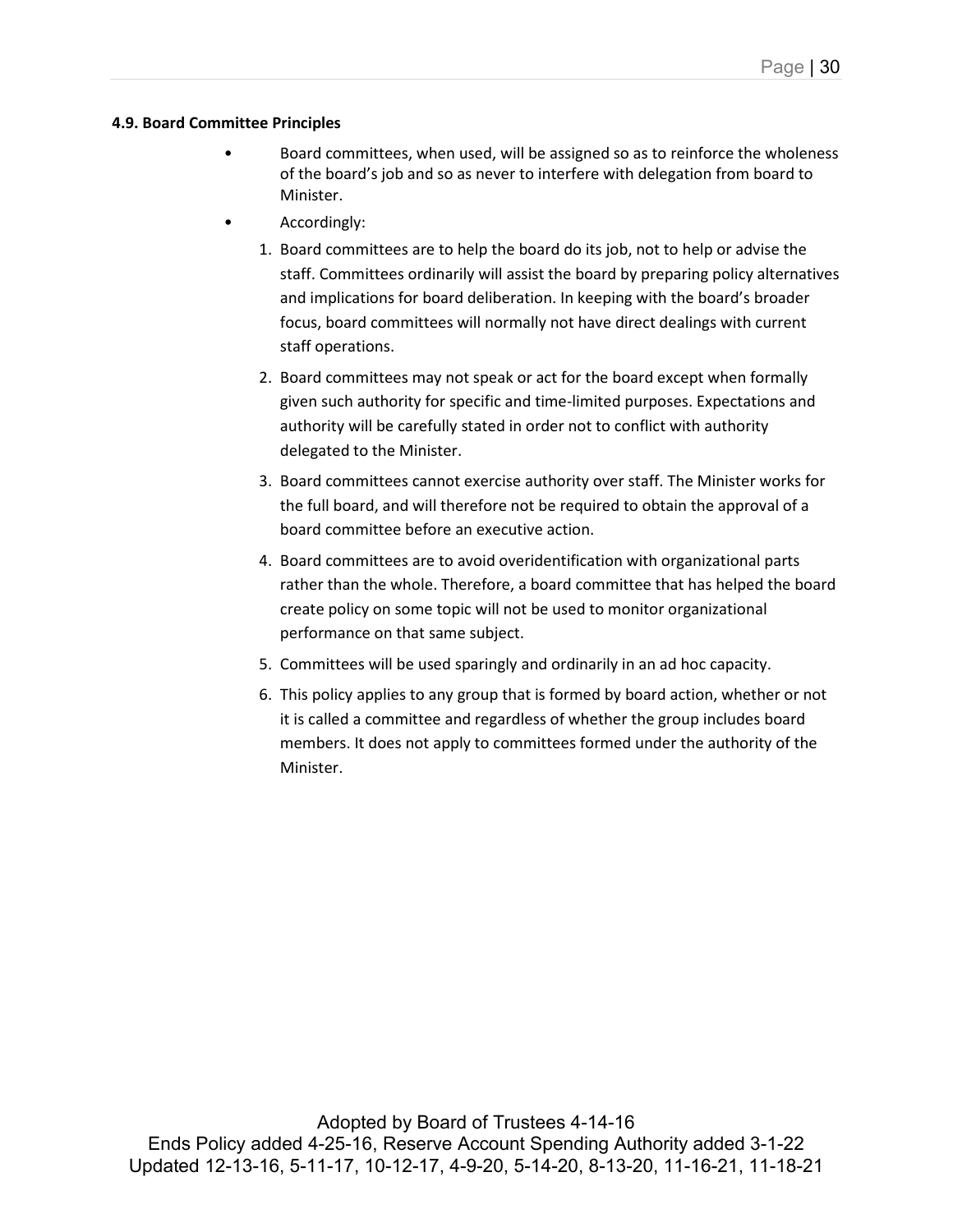### **4.10 Board Committees**

● The purpose of the Legacy Planning Committee will be to solicit and manage one-time time "major gifts" to OUUC and estate bequests named in the wills or trusts of OUUC members and friends.

● The board will appoint a three-person Legacy Planning Committee as an ongoing standing committee of the board.

- One of the three members may be the Treasurer of the Board or other board member.
- The other two members of the committee will be appointed for two-year terms.
- The following procedures will be followed by the committee:
	- 1. Fundraising:
	- The OUUC Legacy Planning Committee shall conduct periodic or ongoing "fund campaigns" to solicit funds for the endowment, major capital campaigns or other large projects. These may be specific campaigns or an on-going one-on-one approach with OUUC members and friends.
	- The Committee shall not solicit funds for operations.
	- The Legacy Planning Committee shall acknowledge each gift to the appropriate fund within 15 days of receipt of such gift.
	- The Legacy Planning Committee shall ensure that all major gifts are transparently monitored and tracked on behalf of the board and the congregation.
	- The Legacy Planning Committee shall conduct periodic audits to ensure major gifts are spent as requested by the donors.
	- The Legacy Planning Committee shall ensure that donors who gift \$2,500 or more to the OUUC Endowment Fund are acknowledged with an engraved "leaf" on the bronze giving tree plaque in the church commons.
	- 2. Investment of Funds:
	- The Legacy Planning Committee shall research investment options for the Endowment Fund and choose, by a two-thirds vote, the optimal investment strategy.
	- If OUUC is gifted stocks or bonds for the Endowment fund, the Legacy Planning Committee will request that these gifts be converted to cash by the church administrator or Treasurer prior to investment.
	- The church Treasurer may hold gifts to the Endowment fund in a general account until that account reaches a balance of \$5000 at which point the Treasurer will transfer the balance to the investment fund chosen by the Legacy Planning Committee.
	- The Legacy Planning Committee shall establish acceptable levels of risk and expected investment performance levels for the investment strategies it chooses for the Endowment Fund. Investment performance will be monitored by the board annually; other investment strategies will be considered if the board believes that the Fund performance is below anticipated long-term levels.
	- 3. Management of Endowment Funds:

## Adopted by Board of Trustees 4-14-16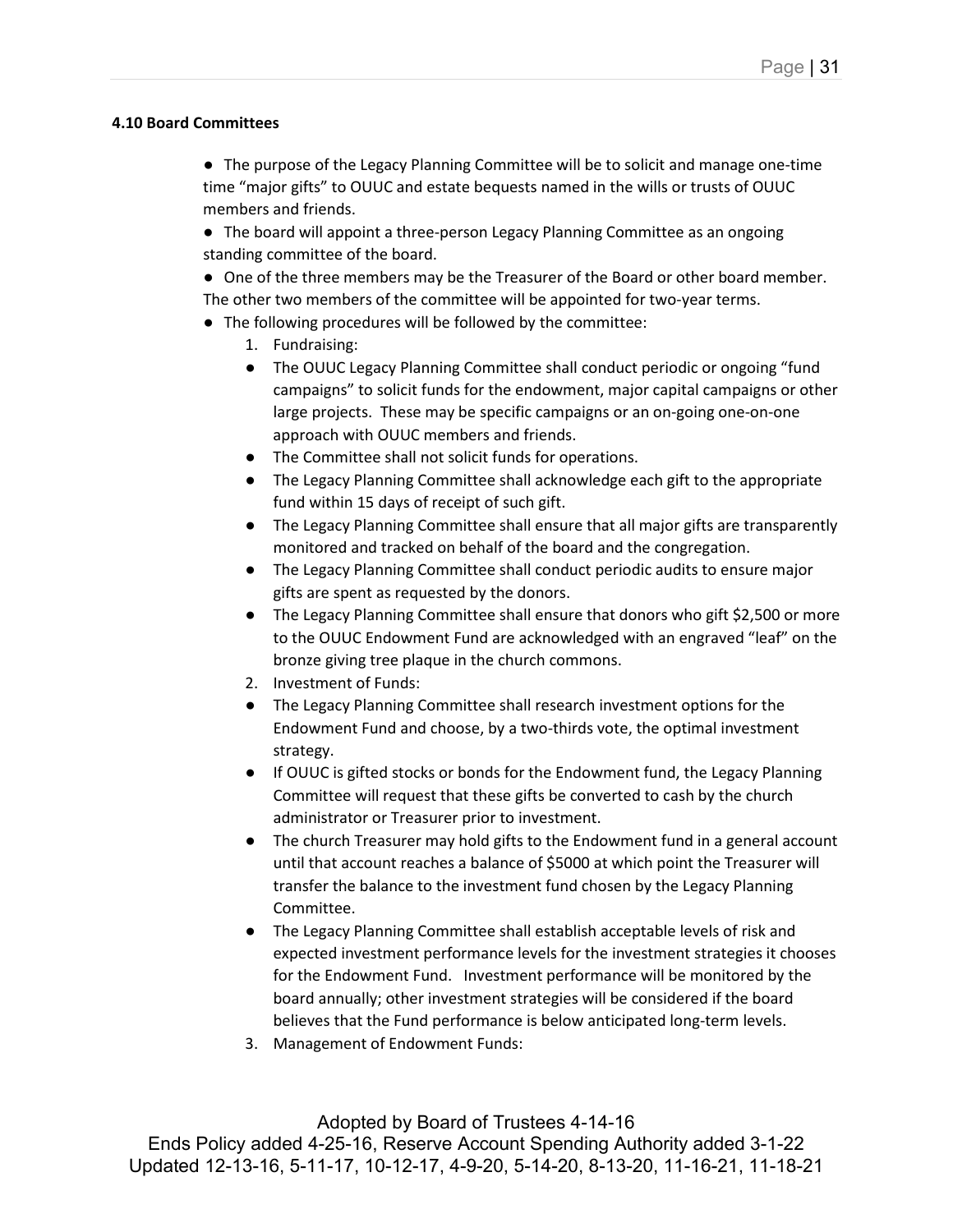- The Legacy Planning Committee in collaboration with the treasurer shall regularly monitor the statements from the selected investment fund to stay informed regarding the performance of the investments.
- The Legacy Planning Committee will, by December 31 of each year, report to the OUUC Board on:
- The investment strategy of the Endowment Fund;
- The number of gifts received in a fiscal year and the TOTAL amount of endowment gifts received in that year;
- The total size of the Endowment Fund and the interest earned on the principal during that fiscal year.
- The Church Administrator shall maintain reports received from the investment company and make them available to Board and the OUUC bookkeeper to include in regular financial reports.
- 4. Disbursement of Earned Income from the Endowment Fund:
- The Board of Trustees, upon the recommendation of the OUUC Executive, may approve in a given fiscal year requested expenditures from the Fund for special projects if the principal has reached \$500,000 in value at the end of the prior fiscal year. Expenditures from the fund shall be capped at 3% of the average of the principal balance at the end of the previous 12 quarters.
- For the first 3 years of fund operation, expenditures from the fund shall be limited to 2.5% of the principal balance at the end of the previous fiscal year.
- In no circumstances shall any spending be authorized if the principal falls below \$500,000.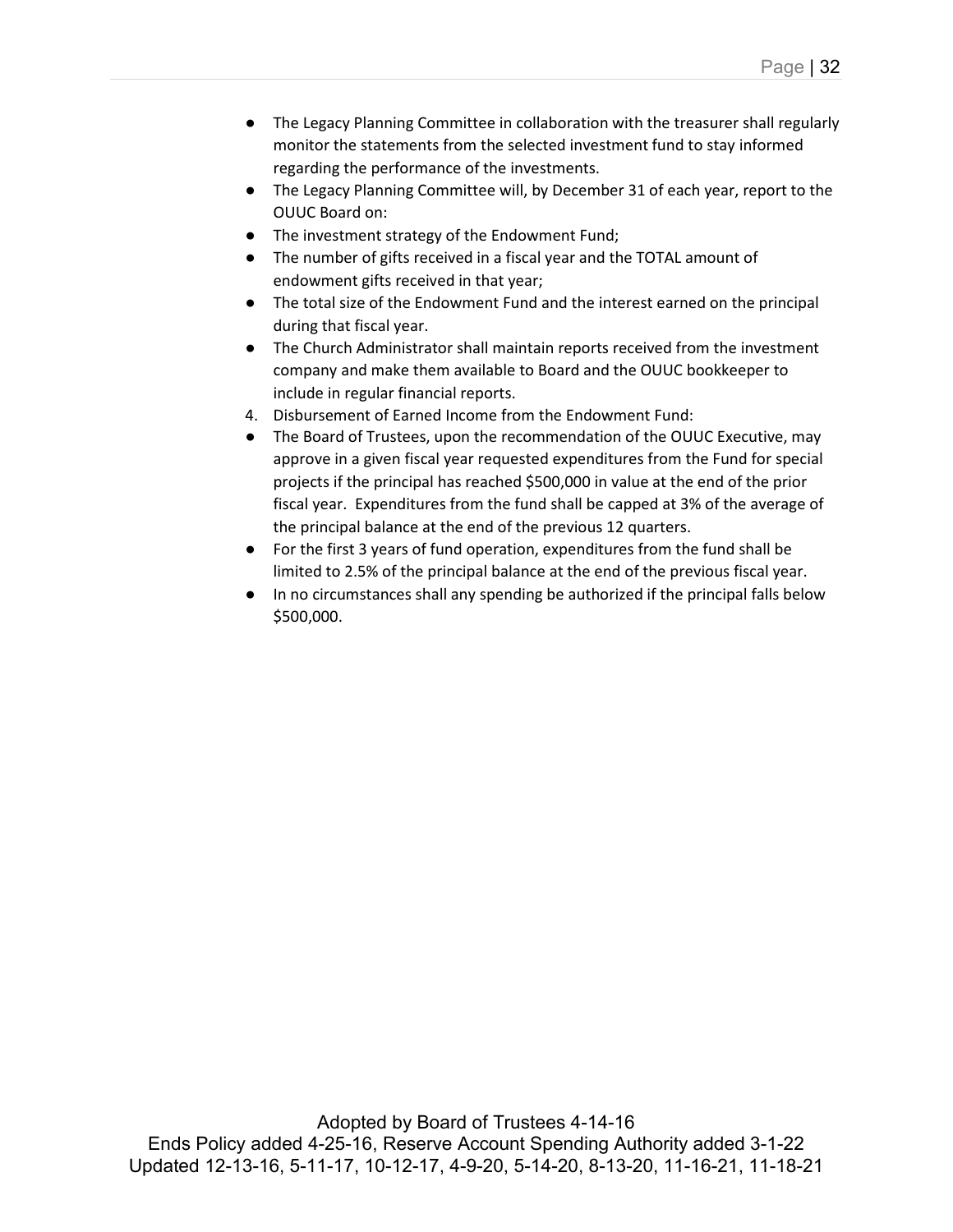#### **4.11. Cost of Governance**

- Because poor governance costs more than learning to govern well, the board will invest in its governance capacity.
- Accordingly:
	- 1. Board skills, methods, and supports will be sufficient to ensure governing with excellence.
		- A. Training and retraining will be used liberally to orient new members and candidates for membership, as well as to maintain and increase existing member skills and understandings.
		- B. Outside monitoring assistance will be arranged so that the board can exercise confident control over organizational performance. This may include, but is not limited to, financial audit.
		- C. Outreach mechanisms will be used as needed to ensure the board's ability to listen to owner viewpoints and values.
	- 2. Costs will be prudently incurred, though not at the expense of endangering the development and maintenance of superior capability, and should include funding for Board training including hiring consultants, attendance at conferences and workshops, and purchase of information and training materials; Board education including surveys, focus groups, and meeting costs; and audits and other thirdparty monitoring of organizational performance,
	- 3. The board will establish its cost of governance budget for the next fiscal year during the month of September.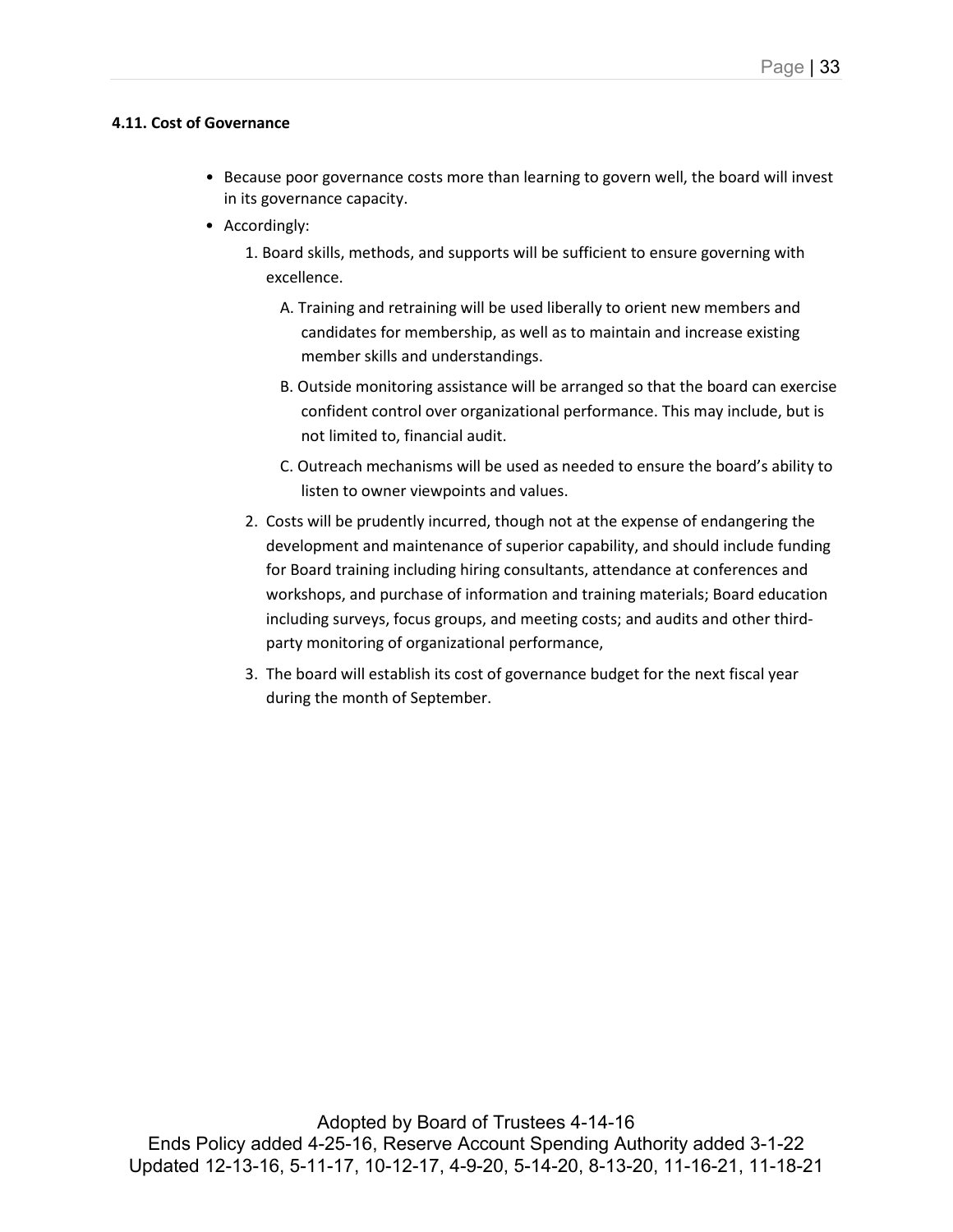## **Board Policy for Reserve Account Spending Authority adopted March 2022**

## **Board controlled accounts are in bold**

"use with Board approval" means no funds to be used from that account without Board approval regardless of the amount

"use with Board notice" means Board is to be notified of any fund use regardless of amount

"operational" means funds can be used up to the limits set in Board policy (currently limits minister-approved expenditure to \$5000 total from any account)

spending limits are in the Governing Manual 2.4 Financial Condition and Activities

## Assets

Current Assets

| 1000 Checking - Primary operating account; we pay bills from here<br>1002 UU Common Endowment Fund (UUCEF) restricted by Board policy<br>1151 Key Bank (9900) | approval                                                                                                              | savings account; use if needed with Board                                                                                                       |  |  |
|---------------------------------------------------------------------------------------------------------------------------------------------------------------|-----------------------------------------------------------------------------------------------------------------------|-------------------------------------------------------------------------------------------------------------------------------------------------|--|--|
| 1171 Min Benevolent Disbursements                                                                                                                             |                                                                                                                       |                                                                                                                                                 |  |  |
|                                                                                                                                                               |                                                                                                                       | Minister's fund/pastoral care; minister's use                                                                                                   |  |  |
| 1173 Pay Pal Fundraising Balance                                                                                                                              |                                                                                                                       |                                                                                                                                                 |  |  |
| 1175 Key Bank eBbay                                                                                                                                           | operational; gets transferred to operating account<br>operational; used for esales; transfers to<br>operating account |                                                                                                                                                 |  |  |
| <b>Net Assets</b>                                                                                                                                             |                                                                                                                       |                                                                                                                                                 |  |  |
| Unrestricted - Fund Principal                                                                                                                                 | unrestricted means it was budgeted and not<br>based on restricted<br>donations-no strings attached                    |                                                                                                                                                 |  |  |
| 3100 General Operating Fund                                                                                                                                   |                                                                                                                       | operational                                                                                                                                     |  |  |
| 3210 General Operating Reserve (5%)                                                                                                                           |                                                                                                                       | use with Board approval                                                                                                                         |  |  |
| 3260 AUCT Auction Inc-Exp<br><b>3340 Sabbatical Reserve</b>                                                                                                   |                                                                                                                       | operating fund for Auction<br>use with Board notice for staff<br>other than the minister; use<br>with Board approval for the                    |  |  |
|                                                                                                                                                               |                                                                                                                       | minister                                                                                                                                        |  |  |
| 3370 Staff Reserve operating fund                                                                                                                             |                                                                                                                       |                                                                                                                                                 |  |  |
| <b>Temporary Restricted</b>                                                                                                                                   | other things                                                                                                          | temporarily restricted means it may have been<br>donated or fund raised or budgeted; funds were<br>set aside for this use but could be used for |  |  |
| 3240 Community Life                                                                                                                                           |                                                                                                                       | operational                                                                                                                                     |  |  |
| 3241 Faith in Action Reserve Fund Balance                                                                                                                     |                                                                                                                       | operational                                                                                                                                     |  |  |
| 3242 Resource                                                                                                                                                 |                                                                                                                       | operational                                                                                                                                     |  |  |
| 3243 Faith Development<br>3244 Spiritual Life                                                                                                                 |                                                                                                                       | operational<br>operational                                                                                                                      |  |  |

Adopted by Board of Trustees 4-14-16

Ends Policy added 4-25-16, Reserve Account Spending Authority added 3-1-22 Updated 12-13-16, 5-11-17, 10-12-17, 4-9-20, 5-14-20, 8-13-20, 11-16-21, 11-18-21